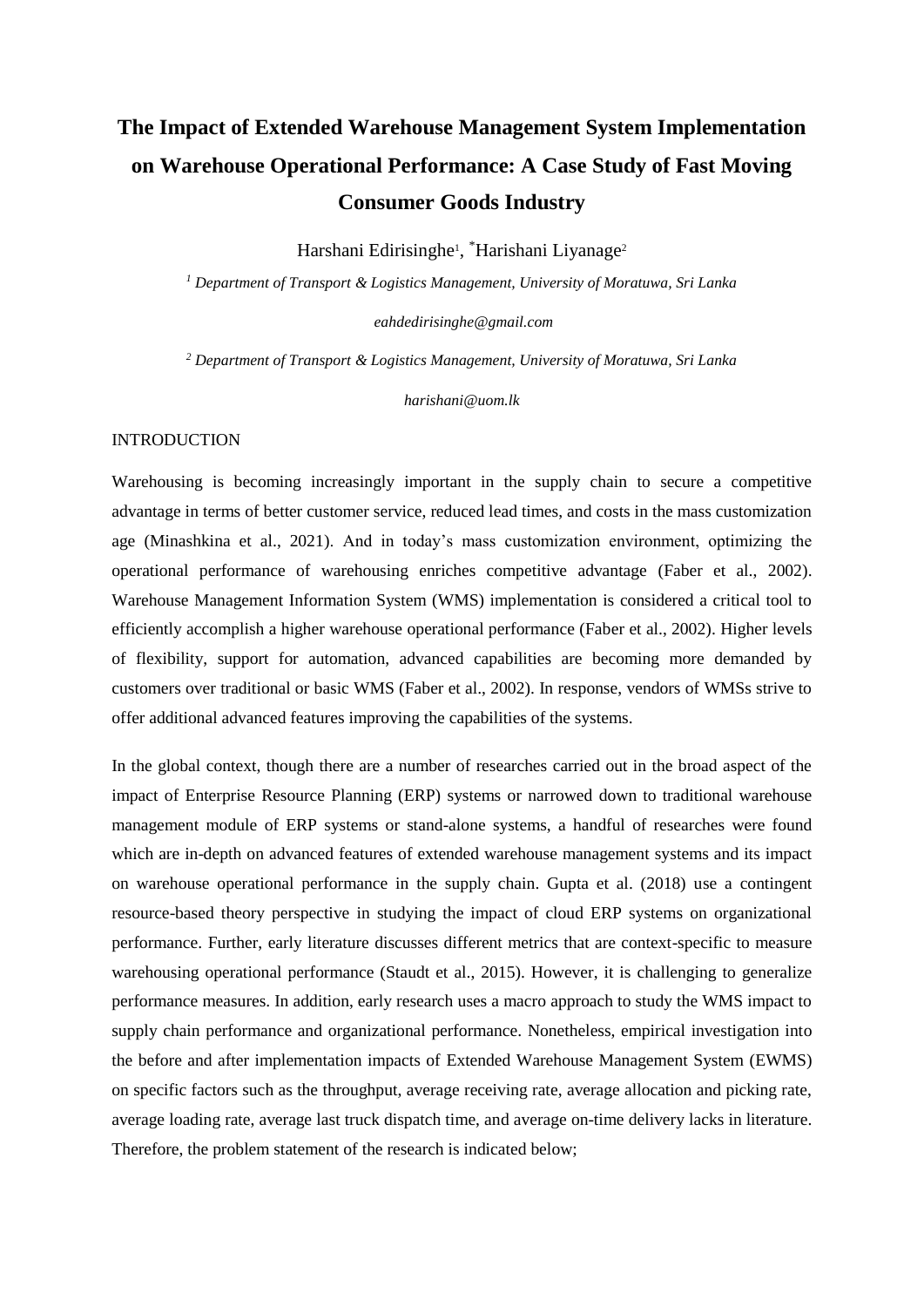"What is the impact of Extended Warehouse Management System implementation on Warehouse Operational Performance?"

### **Research objectives**

The objectives of the research are mentioned below:

- 1. Examine the advanced features of the Extended Warehouse Management System
- 2. Examine the impacts of Extended Warehouse Management System implementation on Warehouse Operational Performance.

#### **LITERATURE REVIEW**

#### **Introduction to the Warehouse management systems (WMS)**

Warehouses play a critical role in linking upstream and downstream entities of the supply chains affecting their costs, customer service levels, and lead times (Minbo et al., 2011; Faber, 2012). The basic purpose can be identified as consolidating products to reduce transportation costs, providing value-added services, shortening response time, or achieving "economies of scale" in manufacturing/purchasing (Ramaa et al., 2012, Zunic et al., 2018). In today's intensified competition, companies strive to customize their value proposition to serve their customers with increased customer service, which leads to changing the traditional role of warehouses (Ramaa et al., 2012). Therefore, the role of the warehouse is not only for keeping large stocks in storage but to fulfill increasingly complex customer orders with a wide variety of products, in small quantities, with requirements for customized value-added services, on-time delivery, and reliably shorter response time (Chow et al., 2006, Chiang et al., 2013, Lam et al., 2015). Such changes to order patterns make it increasingly challenging to enhance warehouses' efficiency and service level, demanding more storage capacity, labor, real-time information, and data accuracy (Lee et al., 2017, Baruffaldi et al., 2018; Gils et al., 2019). Moreover, it becomes complex to plan and direct warehouse facilities and systems. Lack of timely and quality data from precise monitoring and measuring mechanisms results in bias decisions, leading to the need for a systematic approach (Chow et al., 2006). Warehouse management systems have a critical role in addressing the above scenarios.

# **Advanced features of Extended Warehouse Management Systems (EWMS)**

Extant literature has defined WMS as, "A warehouse management system is a database-driven computer application, to improve the efficiency of the warehouse by directing cutaways and maintaining accurate inventory by recording warehouse transactions" (Shiau et al., 2010, Ramaa et al., 2012).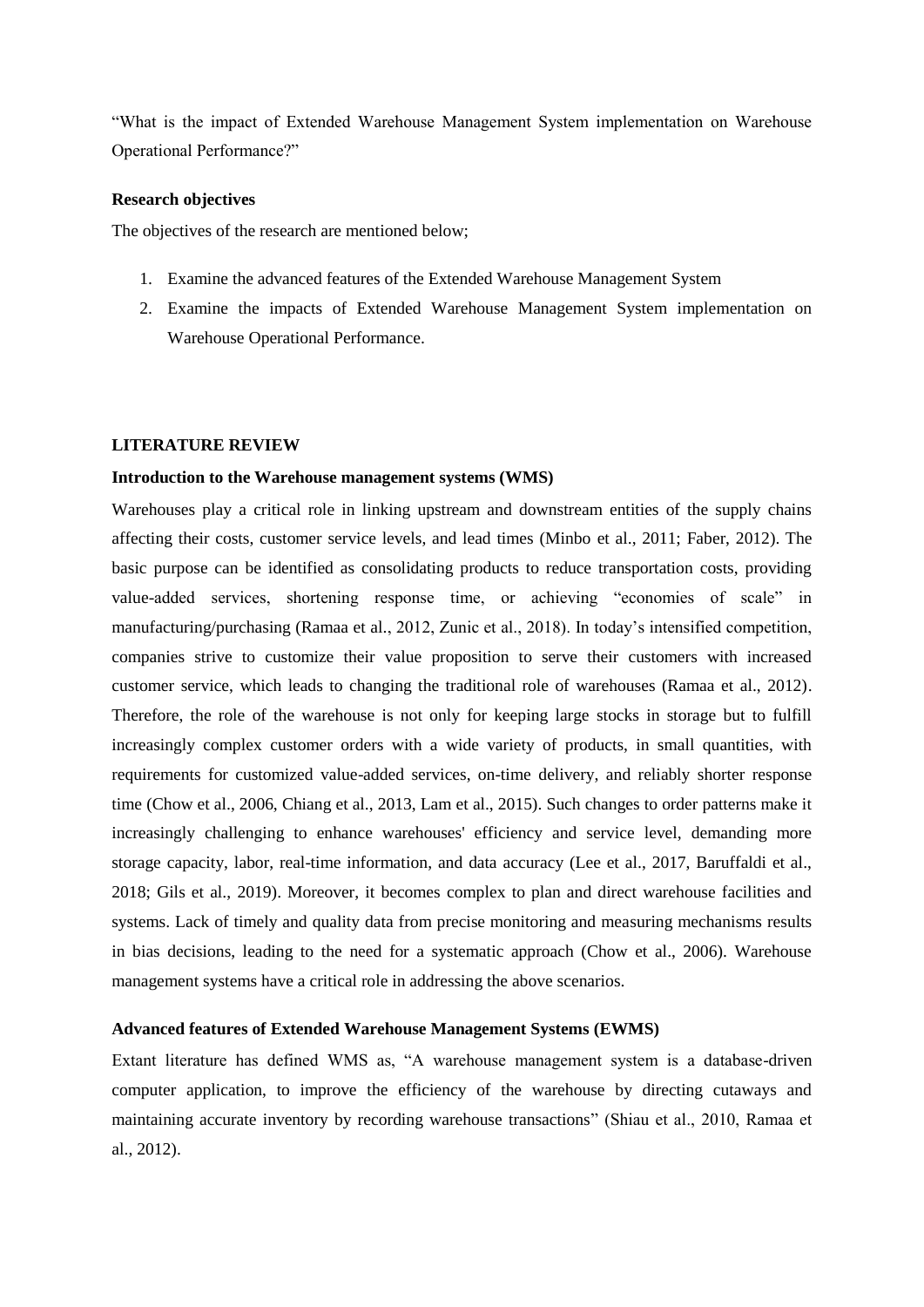The challenges and limitations associated with traditional WMSs lead to the evolution of advanced and complex WMSs. According to Faber et al. (2002), WMSs can be classified into three types: basic WMS, advanced WMS, & complex WMS. Basic WMSs support stock and location control, use scanning systems to identify goods, determine storage locations and register that information, generate instructions for storing and pick processes, simple information mainly focusing on throughput. Advanced WMSs include the ability to plan resources. Complex WMSs can optimize a group of warehouses using diverse, complex storage, replenishment, picking, and cycle counting strategies, Availability of information on the location (through tracking and tracing), and movement (through planning, execution, and control). Baruffaldi (2018) highlighted advanced features of Complex WMS over Basic WMS as; ability to manage a group of warehouses, implement combined inventory management, and pick policies. More value-added capabilities include data-driven planning, dock allocation, traceability, automated process supervision, and control (Baruffaldi et al., 2018).

Pulungan et al. (2013) proposed an intelligent WMS (i-WMS), which comprises five subsystems, and the design integrates advanced intelligent system applications such as neural network, fuzzy control, bee colony optimization. And a decision support system and technologies such as RFID and Androidbased handheld devices (Binos et al., 2021, Pulungan et al., 2013).

Minbo et al. (2011) suggested RFID-based Intelligent WMS (RFID-IWMS), addressing critical limitations of the traditional bar-code base system, such as lack of integration with the WMS and difficulty to get Key Performance Indicator (KPI) data of the operation. In the proposed system, pallets and shelves are fixed with RFID tags, facilitating scanning data automatically. And checking the location of storage, the forklifts are furnished with an RFID reader, intelligent terminal, and antenna, communication between the WMS, forklift, and portable terminals, are supported by middlelayer software over wireless Local Area Network and Forklift scheduling, 3D shelves monitoring, and picking sequence management are the added functions supported by the system (Minbo et al., 2011). The proposed design enhances the ability to manage the warehouse, tightly integrating with background WMS. The efficiency and accuracy of the warehouse operation improved incredibly due to automation of the manual process, tight coordination with WMS, support from forklift task scheduling, and 3D shelf monitoring (Minbo et al., 2011). The study highlighted the value of RFID-IWMS as an improvement in warehouse service level, the accuracy of stock control, inventory turnover and visibility, and reduced warehouse operation cost (Minbo et al., 2011).

Andiyappillai (2020) and Wang et al. (2010) addressed the RFID-based Digital WMS (DWMS), which comprises of three modules, Digital Warehouse Management System (DWMS), Forklift Guided System (FGS), and Back-End Module. By implementing FGS on forklifts, appropriate commands are given to forklifts, and drivers perform them as indicated by the automated guided map,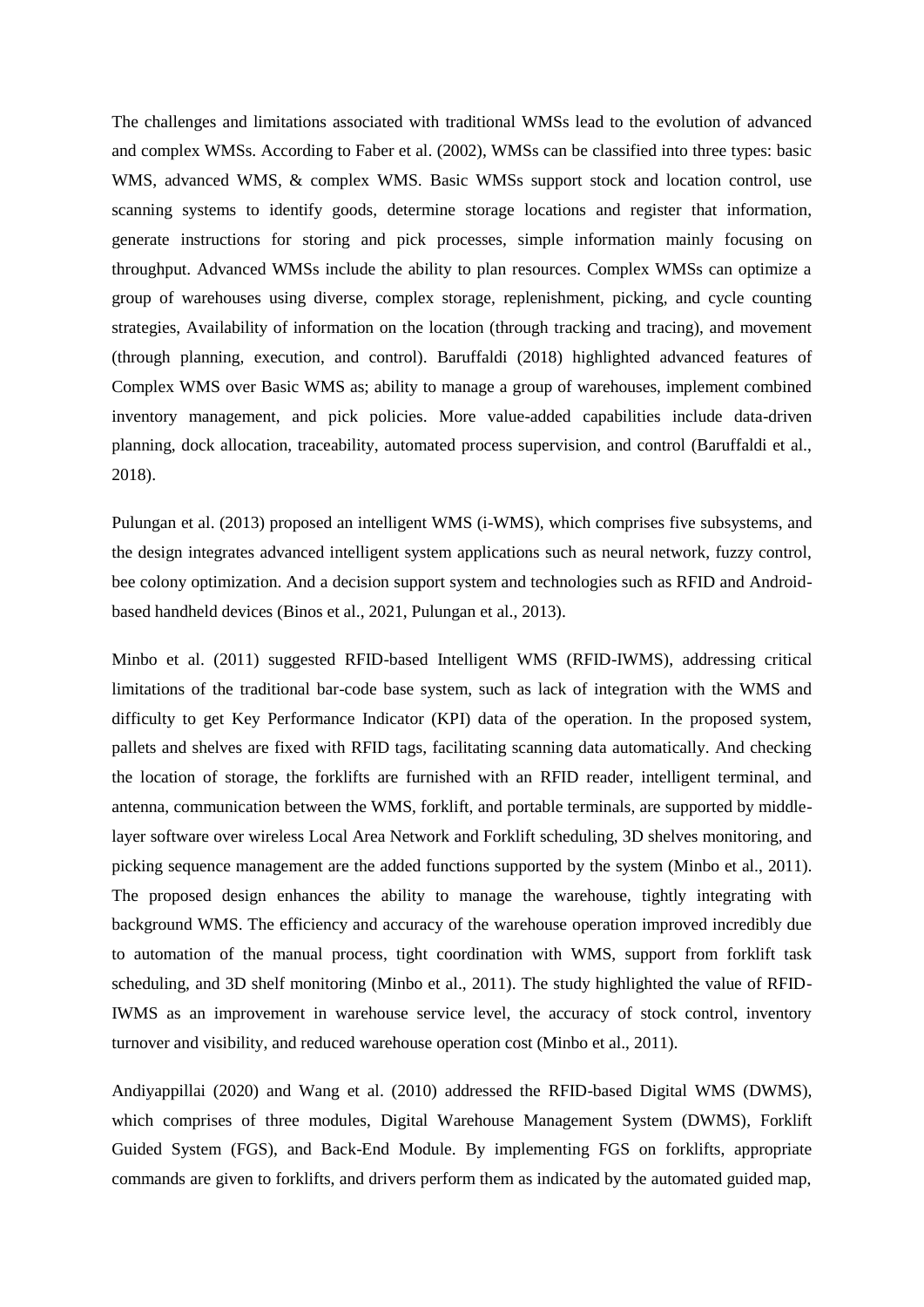which reduces labor consumption and misoperation. At loading, it is eliminated the requirement for scanning the barcode of items, one after another, to confirm the picking accuracy. With RFID-DWMS, it is just needed to drive the forklift, which carries the digital pallets, through the scanner, where the system automatically collects and verifies the data. It generates notifications to FGS, warning the driver if the orders are picked erroneously (Wang et al., 2010).

Smart WMS utilizes artificial intelligence, optimization algorithms, and advanced data mining techniques to improve warehouse processes (Li et al., 2021, Zunic et al., 2018). Smart WMS saves resources by optimizing the operations and making those efficient.

Mostafa et al. (2018) proposed a smart WMS framework based on the Internet of Things (IoT). The system supports accomplishing more control and monitoring of the operations in real-time. Moreover, an IoT-based WMS ensures real-time visibility within the warehouse, increases speed and efficiency, and prevents inventory shortage and counterfeiting (Mostafa et al., 2018). Also, Lee et al. (2017) suggested IoT-based WMS stated that the system enhances warehouse productivity, picking accuracy, and efficiency being robust to order variability.

The focus of this research is Extended WMSs allow deploying Automatic Identification and Data Capture (AIDC) technologies like RFID, Pick-to-Light, Voice Picking, and robotized systems. All required data could be input to the system without data entry operators, reducing data entry errors, freeing up human resources for performing more value-added tasks, and increasing efficiency (Garcia et al., 2006).

### **Implementation of WMS**

WMS may be implemented as a stand-alone system or as a module of an ERP system (Ramaa et al., 2012, Atieh et al., 2016). It may deploy as a paper-based, RF/wireless-based, or amalgamation of the two (Ramaa et al., 2012). Decades ago, almost all WMSs implementations were tailor-made, addressing specific requirements and issues of a warehouse. However, with the changing role of warehouses, many standard WMSs implementations are growing rapidly with increased functionalities (Faber et al., 2002). Standard WMSs have various advantages such as being proven software solutions, less costly in acquiring, implementing, maintaining and having shorter implementation time, but largely compromise the way a warehouse wants to work and how the system allows the warehouse to work (Faber et al., 2002). Further, the implementation of WMSs is usually associated with Automatic Identification and Data Capture (AIDC) technology, Bar-coding, Electronic Data Interchange (EDI), wireless Local Area Networks (LAN), mobile computers, and Radio Frequency Identification (RFID) (Huang, 2021, Ramaa et al., 2012, Autry et al., 2005).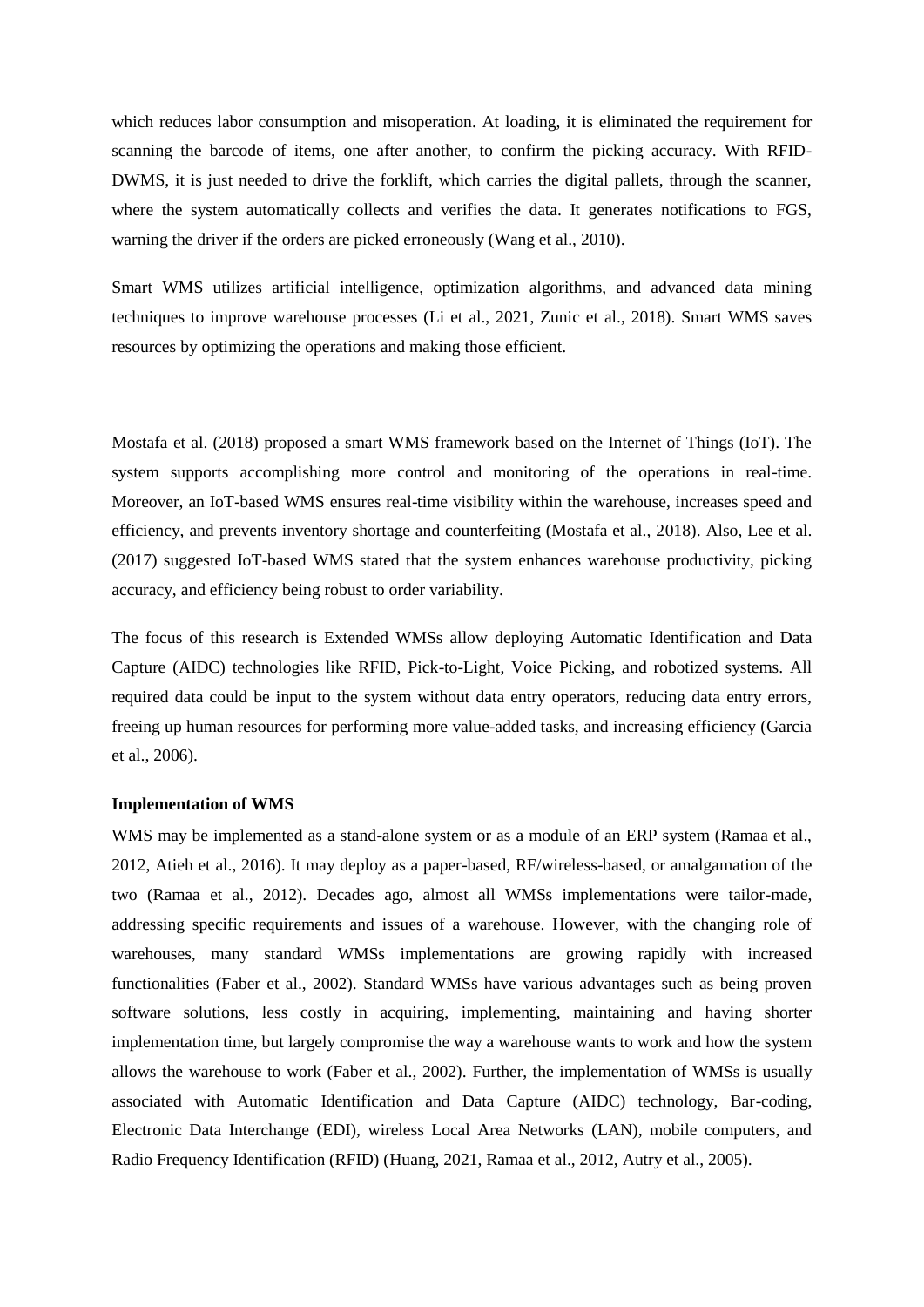**Warehouse Operational Performance Measures**

# **Early research addresses warehouse operational performance measures in different industries. Nonetheless, it isn't easy to generalize these measures to all warehouse operations due to the complexity and context-specific**

**nature.** Establishing proper metrics enables auditing warehouse performance and assessing the WMS potential as a base for justifying investment. Ramaa et al. (2012) classified metrics to measure the performance of a warehouse under three categories: Order fulfillment, Inventory management measures, and Warehouse productivity. Fattah et al. (2016) used the "Supply Chain Operations Reference (SCOR) model" and "Batch Deterministic and Stochastic Petri Nets"; a modeling tool for modeling, evaluating, and analyzing the performance of warehouse inventory management systems.

Moreover, Ramaa et al. (2012) used warehouse performance measures to assess the impact of WMS implementation in the Supply Chain, focusing a case on India's retail industry. When supply chains become complex, more indicators and tools were introduced to measure various aspects but not address the issue (Staudt et al., 2015). Using the content analysis method, Staudt et al. (2015) conducted a literature review to identify operational warehouse performance measures and classify them under the dimensions of time, cost, quality, and productivity.

# **Impact of WMS implementation on Warehouse Operational Performance**

**Hendrick et al. (2007) found the financial benefits of enterprise resource planning (ERP) system implementations. Financial benefits are measured in terms of profitability and stock returns. And early adopters of ERP systems are able to gain higher profitability (Hendrick et al., 2007). The profitability and publicly available stock return do not address the internal operational performance of an ERP implementation. And also unable to estimate the long-run impact of ERP implementation due to lack of pre and post-implementation data. Chatterjee et al. (2002) positive stock market reactions to IT investment announcements. Stock market reaction is an unbiased estimate of the financial impact of positively perceived performance enhancement derived from IT investments. Therefore, early researchers address macro-level performance improvements of IT investments. Warehousing operations involve context-specific complex**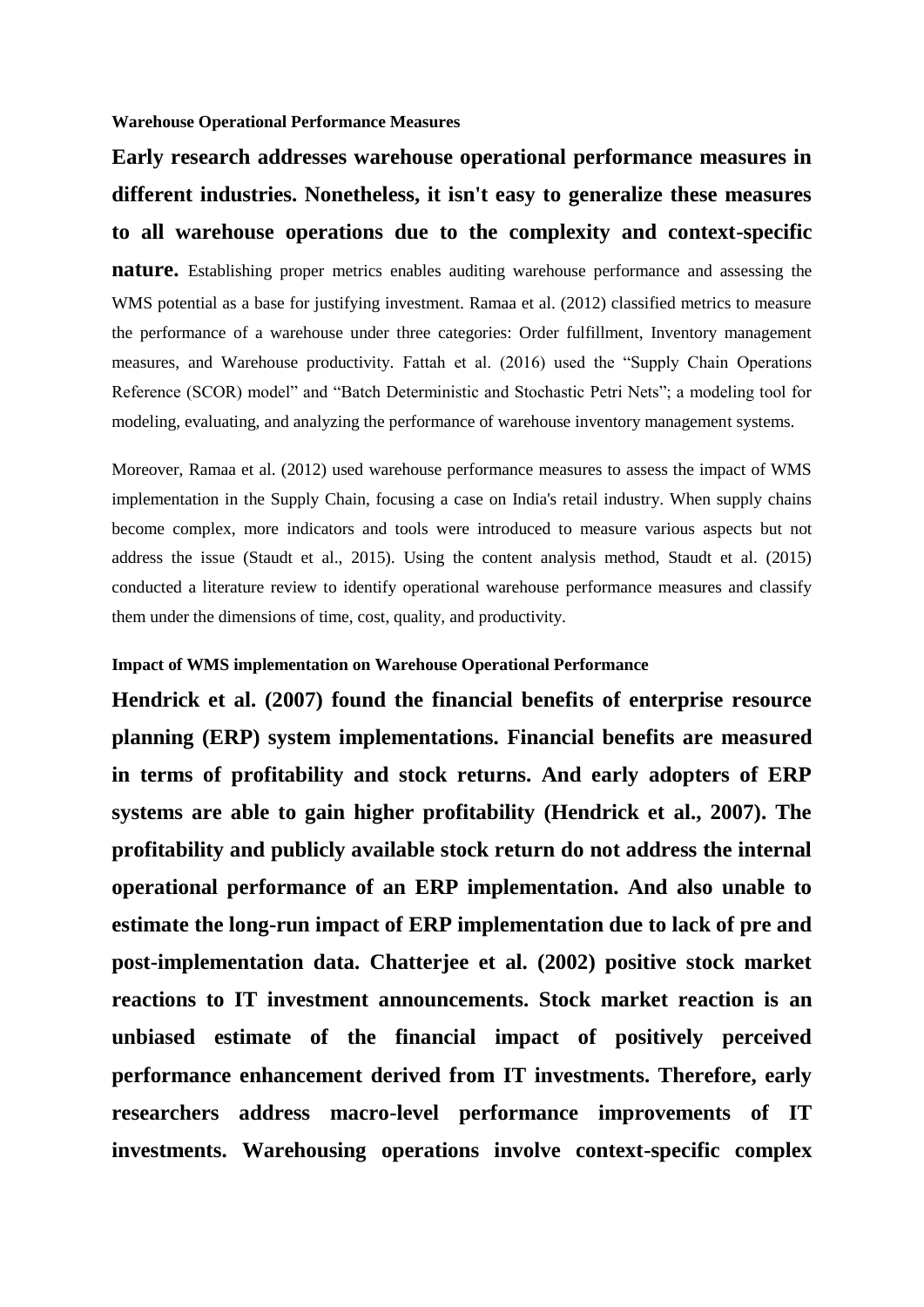# **processes. Few studies focus on the impact of the specific ERP systems on context-specific pre and post operational performance.**

Practitioners and researchers acknowledge that WMSs are capable of enhancing warehouse performance (Baruffaldi et al., 2018). WMSs are widely implemented for handling resources and monitoring operations of warehouses (Minbo et al., 2011). The right application of WMS helps organize the functioning of a warehouse in online mode, improving the state of warehouses (Fomina et al., 2017). A large number of resources can be saved by improving processes by using provided business analysis (Zunic et al., 2018). WMSs ensure that warehouse employees never have to re-enter the data, as it can be accessed through a centralized database once entered or captured automatically (Ramaa et al., 2012). By sharing data through WMSs among companies in the Supply Chain, the impacts of the bullwhip effect can be minimized while making companies more responsive to changing customer demand (Baruffaldi et al., 2018).

Ramaa et al. (2012) stated some intangible benefits apart from above mentioned tangible benefits. However, firms with traditional WMSs face challenges and limitations due to their systems' inherent features. Early literature addresses the benefits of WMS implementation as increased productivity, better space utilization, reducing cost, reducing errors, reducing inventory, enhanced service quality, and time savings (Baruffaldi et al., 2018; Atieh et al., 2016).

According to Ramaa et al. (2012), WMS implementation unaccompanied by process changes doesn't immediate efficiency improvements or cost savings but only reduces errors because of human factors. Thus, process reengineering is essential to harness the most benefits from WMS implementation. Pulungan et al. (2013) highlighted that most of the traditional WMSs mainly focus on inputting and processing data and generating reports, but not on utilizing the results of intelligent systems in processes of WMSs. Also, traditional WMSs largely depend on data entry operators for inputting operational data manually or using a bar-code system, which leads to inaccuracy.

# **Measuring the impact of EWMS implementation on Warehouse Operational Performance**

According to Wang et al. (2010), the performance comparison results of warehouse operation before and after the system implementation are identified as improvement of warehouse capacity by 52.5%, workers of loading task turned down by half, average time for loading is lessened from 50 to 18 minutes; which is a 64% improvement. This was mainly due to employing digital pallets, which significantly lower the time to collect barcode data and carry manually and inventory accuracy: an increase from 80% to 99% mainly due to the reduction of misplacements and transaction errors (Wang et al., 2010). Reduced human resources and time in loading tasks improved its efficiency.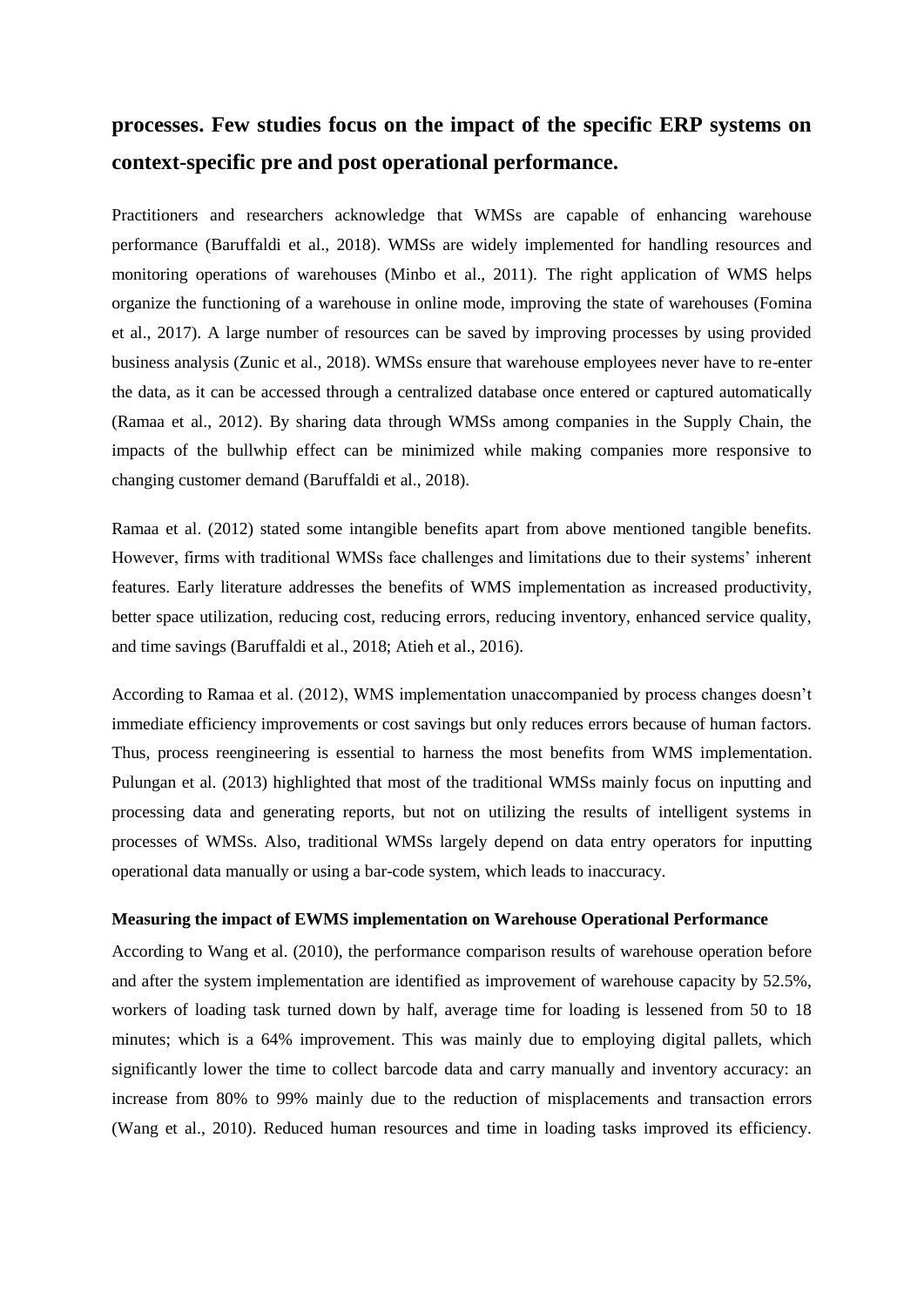Achieving visualized inventory management, high inventory accuracy, and automatic storage/retrieval assignment are significant impacts of RFID-WMS implementation (Wang et al., 2010).

According to the research done by Zunic et al. (2018), A module in Smart WMS provides pickers a sorted list of items, and their positions, considering the earliest expiration date first. The algorithm decides the optimal order picking path, even, the warehouse is according to an arbitrary or nonstandard design. The improvements were over 90% ordered items accounts to be picked from picking zone, reduced Stock to Pick zone transfers by 16.2 times, and a total number of transactions over 4%.

Lee et al. (2017) identified using IoT-based WMS, and the process can be streamlined, as data is automatically captured and inputted into the system. As a result, the average receiving time is reduced from 2.54 min to 0.96 min, showing a 62% improvement. Further, it enhances the order fulfill performance as the position of inventories is distinctly indicated in the system; time spent on completing the order can be saved, which is otherwise spent for finding inventory locations. Thus, the result shows a 96% to 99% improvement in order fill rate (Lee et al., 2017).

Regarding order accuracy, many Stock Keeping Unit (SKU) numbers, which are remarkably similar, lead to product misidentification and mistaken products for the customer. IoT-based WMS automatically generates a notification if the goods do not have a shipment and inform the workers that incorrect products have been picked. The result shows the order accuracy has improved from 99% to 100% (Lee et al., 2017). And IoT-based WMS can reduce the chance of inaccuracy in records due to poor handwriting or data integrity. The technology helps automatically record inventory information, requiring the worker to scan the goods using the handheld device. Thus, a mistake due to manual recording can be reduced. Moreover, the record of the items can be updated over the Wi-Fi connection in a real-time manner, which helps monitor the warehouse more effectively. The result shows inventory accuracy has improved from 92% to 100% (Lee et al., 2017).

Furthermore, the most appropriate method for order picking can be generated using the "fuzzy logic engine" of IoT-based WMS. It helps to pick the orders in lesser travel time, improving order picking efficiency. Also, redesigned floor plan reduces the travel distance to the picker and reduces the time for the order picking process (Lee et al., 2017).

In terms of human resource management in manual operation, workers place products arbitrarily, and after that, the picking process depends on the worker's memory, as well as experience, which leads to very time-consuming operation and a comparatively higher workload for the worker than a highly automated warehouse. Hence, the morale of the worker is deceased, resulting in a high labor turnover. With IoT-based WMS, unnecessary manual processes are eliminated so that the reduced workload enhances job satisfaction (Lee et al., 2017).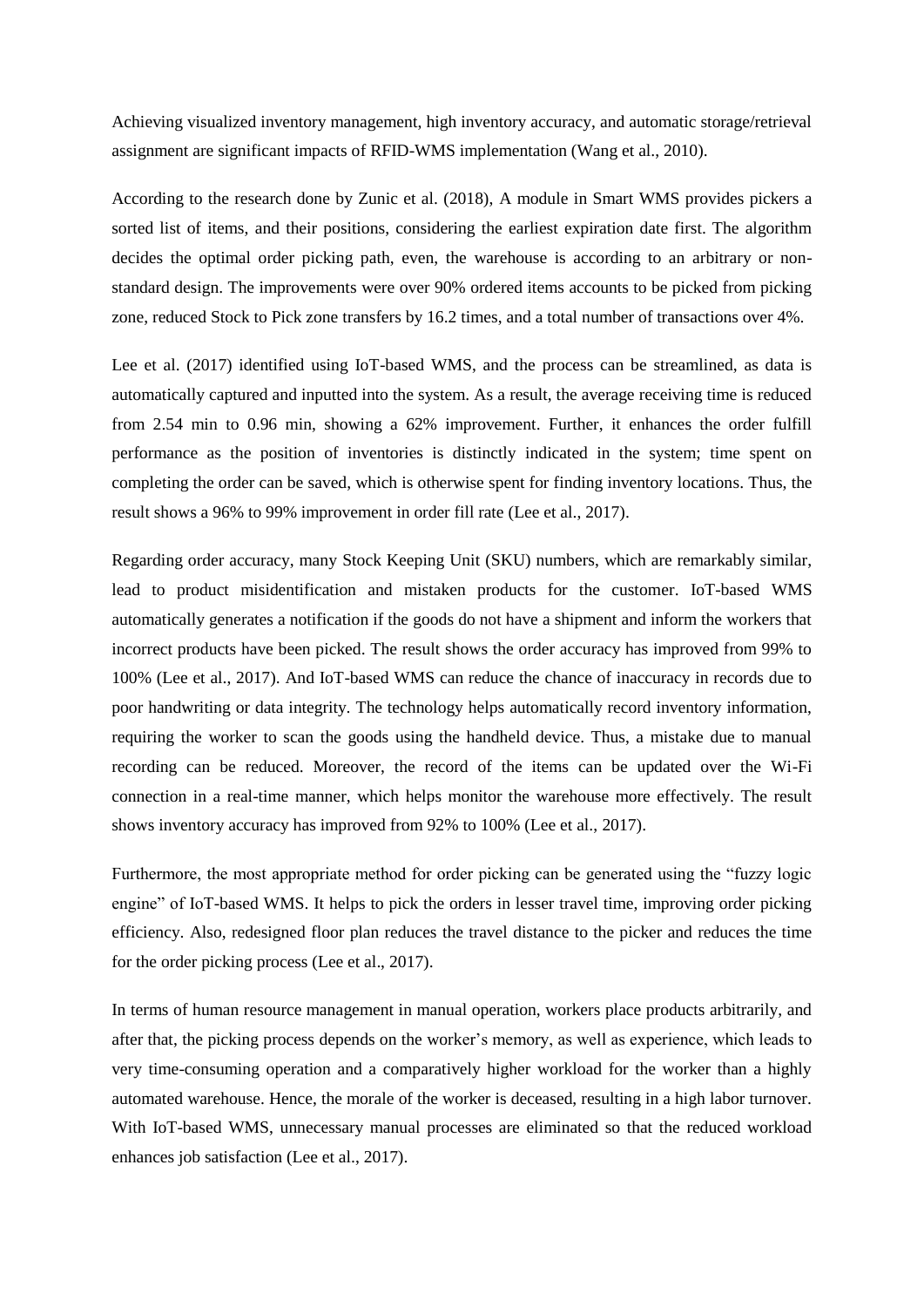Extant research studied the impact of diverse WMS on context-specific warehouse operational performance. The different researchers used context-specific operational performance improvements and various measurement methods. Therefore, developing a standard metric to measure warehouse operational performance in the EWMS implementation context is challenging. Additionally, there is a lack of empirical studies comparing the pre and post-operational performance due to EWMS implementation in Sri Lanka.

# **METHODOLOGY**

# **Case study research method**

The previous research used the survey method to evaluate the impact of traditional WMSs in the Sri Lankan context. Moreover, the methodology used is subjective, as the respondents were asked to rate the developed constructs using a scale based on their judgment. Nonetheless, the case study method was used rarely except in a few international pieces of research, rare in the Sri Lankan context, primarily focusing on Extended WMSs.

Heterogeneous systems or versions are used by companies, even though they are in the same industry. Thus, the responses are depended on the WMS and its unique features implemented by each company. In some companies, as the WMSs were implemented years ago, the employees there before the system implementation and continue in the company are few in numbers. That is, a limited number of knowledgeable respondents are available. Moreover, some companies are reluctant to share information or lack longitudinal data before the system implementation.

However, the case study method allows the researcher to select suitable cases considering data and respondents' availability. Further, the method has the opportunity for an in-depth analysis, answering the questions of What & How; in this research, what are the impacts of Extended WMS implementation. Since the case study method gathers data from multiple sources, the richness of data is ensured. Therefore, the study uses the case study research method, collecting data from various sources and analyzing quantitative and qualitative data.

The study uses the case study research method, collecting data from multiple sources and using quantitative and qualitative data and analysis techniques. The selected case was an example of EWMS implementation in Sri Lanka, which has taken place in a food product Distribution Center. The case study can be identified as "an immensely powerful research method in questioning accepted theory, as it is essentially an inductive research method. Rooted in the observation of empirical 'data' and then can be used, within limits, to evaluate the efficacy of particular theoretical frameworks" (Adams et al., 2007). Data collection in case studies is generally a combined approach, using observation, surveys, and interviews. Kotzab et al. (2005) stated five criteria; a case selection can be done under one or a few. A particular case is considered as a critical example if it satisfies at least one criterion.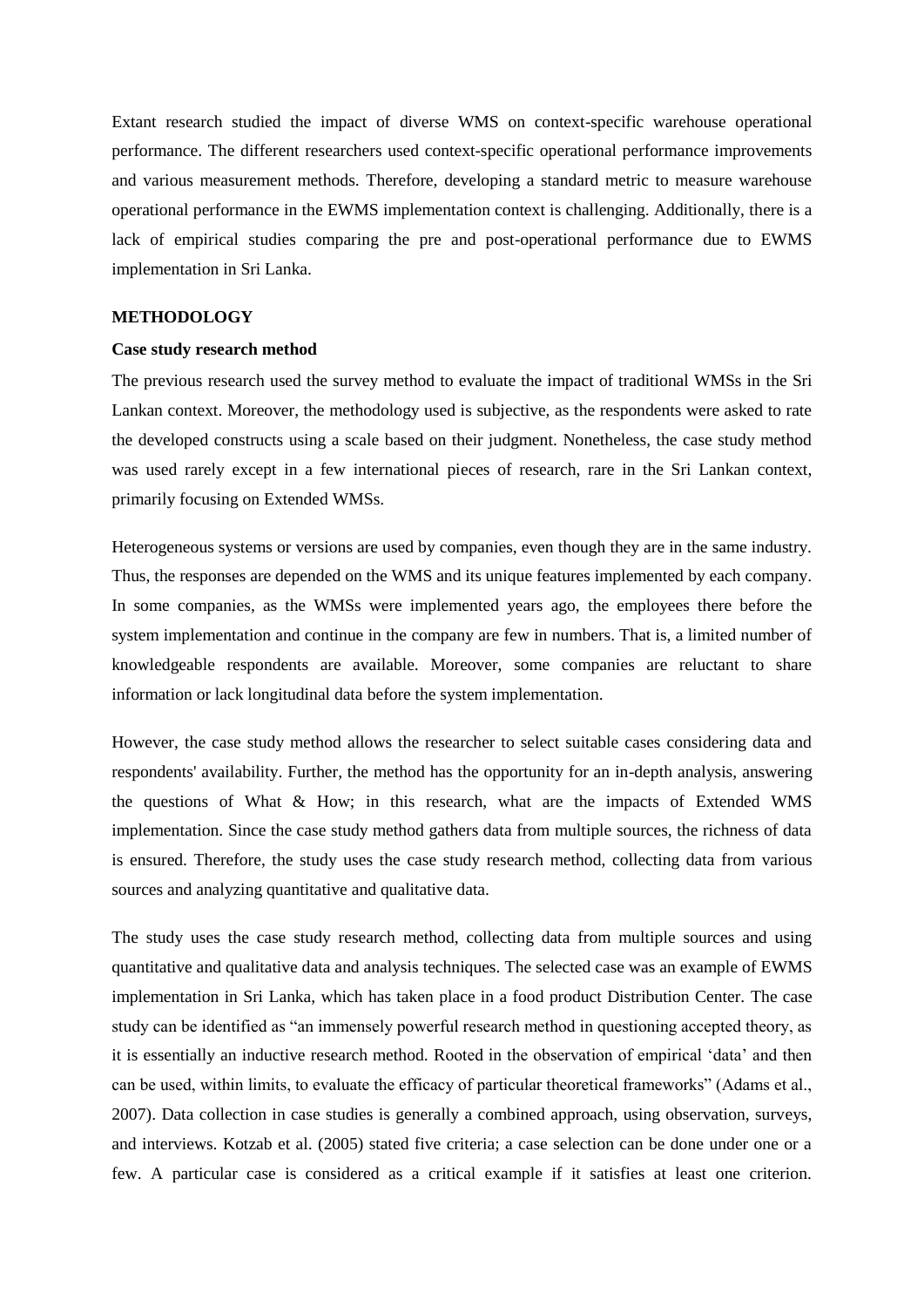Accordingly, the study selected a case, which forms an extreme/unique case being an EWMS implementation in Sri Lanka and a representative case as an example of Extended WMS with additional advanced features. Table 1 shows a method of achieving each objective of the study.

*Table 1: Method of achieving Research Objective*

| <b>RESEARCH</b><br><b>OBJECTIVE</b>                                                                                                                                      | <b>METHOD</b>                                                                                                                                                                                                                                                                                                                           |
|--------------------------------------------------------------------------------------------------------------------------------------------------------------------------|-----------------------------------------------------------------------------------------------------------------------------------------------------------------------------------------------------------------------------------------------------------------------------------------------------------------------------------------|
| <b>EXAMINE</b><br><b>WHAT</b><br><b>IMPACTS</b><br>THE<br>ARE<br>OF EXTENDED WMS<br><b>IMPLEMENTATION</b><br><b>WAREHOUSE</b><br>ON<br><b>OPERATIONAL</b><br>PERFORMANCE | Review literature to identify relevant performance measures,<br>Develop an instrument to collect relevant data,<br>Analyze using quantitative techniques<br>in-depth interviews<br>Face-to-face<br>changes,<br>comparing<br>process<br>improvements, complexities before and after system implementation<br>Site visits (observational) |

# **Population and Sample**

Between Probability and Non-Probability sampling techniques, the study selected Non-Probability sampling as in the absence of a sampling frame (Kotzab et al., 2005). Among the few techniques under non-probability sampling, weighing their advantages and disadvantages, Judgement sampling was selected as the most suitable sampling technique for the study as it is used for choosing a group for screening purposes that confirm defined criteria.

# **Hypothesis development**

The literature review chapter critically reviewed extant literature. It is used as the basis for developing the hypotheses of the study, as indicated below.

**Overall performance:** The experimental results of all Minbo et al. (2011), Wang et al. (2010), Lee et al. (2017), and Zunic et al. (2018) stated that the Extended WMS improved the efficiency and accuracy of the processes, resulting in the increased overall performance of the firm. Minbo et al. (2011) mentioned that, since RFID-EWMS captures data automatically, it reduces the data entry errors and frees up human resources for performing more value-added tasks. Thus, it offers outstanding improvements in the service level of the warehouse, accuracy of stock control, visibility, productivity, efficiency, and reduced warehouse operation cost (Minbo et al., 2011). The statistics of the experimental results of Minbo et al. (2011) showed that the stock-taking efficiency is improved by 40%, the warehouse condition becomes more visible, resulting in decreased average out-of-stock situations.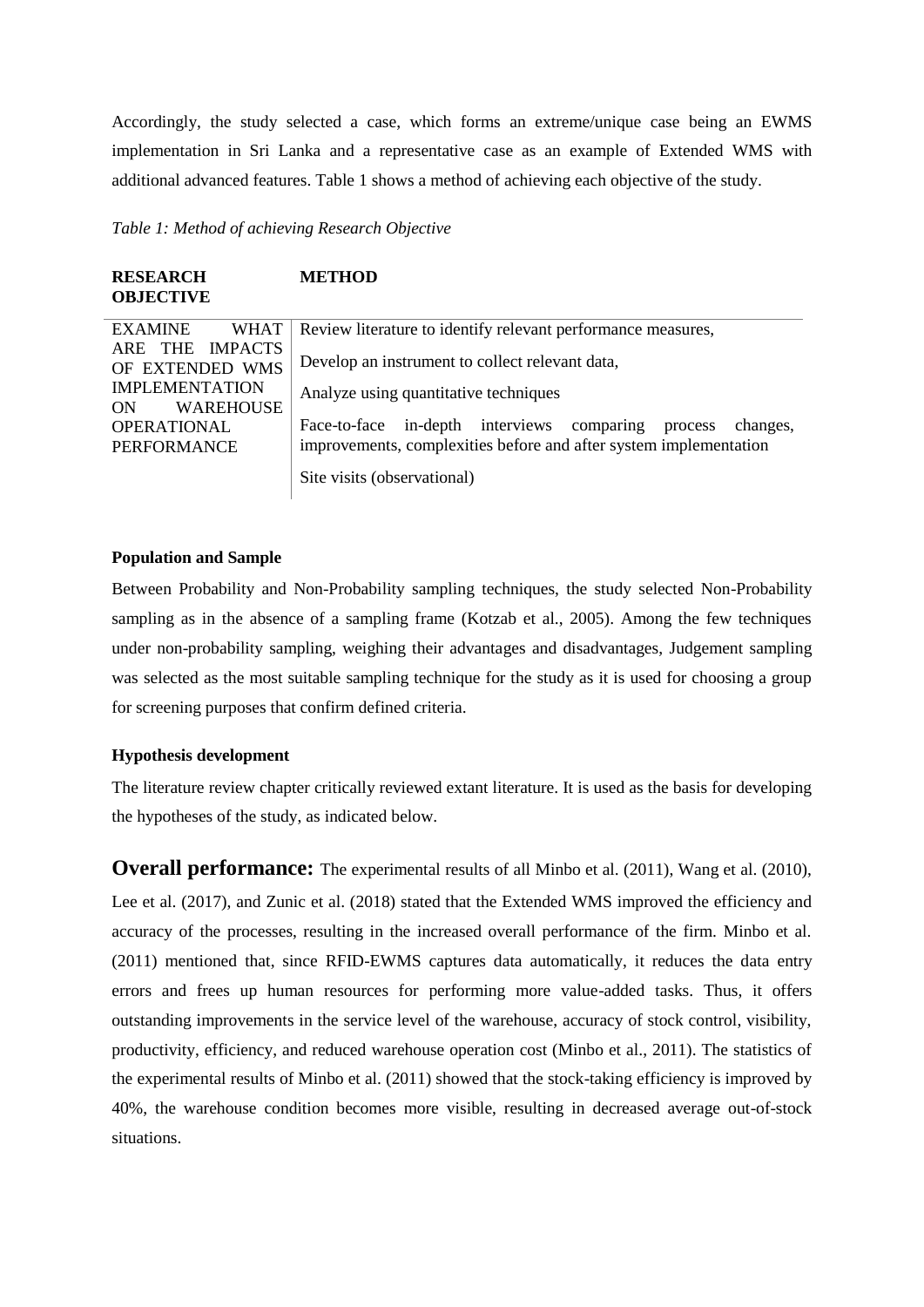Zunic et al. (2018) argued that Smart WMS utilizes artificial intelligence, optimization algorithms, and advanced data mining techniques to improve warehouse processes. Smart WMS saves resources by optimizing the processes and making those efficient (Zunic et al., 2018). In their studies, Mostafa et al. (2018) also proposed that a smart WMS provides warehouse managers with more control and real-time monitoring of operations. Tracking real-time information about inventory helps manage inventory accurately, improving the visibility of demand and preventing stock-outs and inventory shrinkage (Mostafa et al., 2018).

Statistics of Lee et al. (2017) showed that by implementing IoT-based WMS, the order accuracy has improved from 99% to 100%. Further, inventory accuracy has been improved from 92% to 100% by implementing the WMS (Lee et al., 2017). Moreover, Wang et al. (2010) mentioned that the RFID-DWMS implementation improved storage and retrieval operation, reduced labor consumption and misoperation. The statistics showed the warehouse capacity improved by 52.5%, and inventory accuracy increased from 80% to 99% (Wang et al., 2010). In other words, overall firm performance or warehouse capacity improvement can be showcased with the increased throughput of the warehouse. This leads to the first hypothesis of the study as follows.

H1a: Average Throughput after EWMS implementation is improved (increased) from average Throughput before EWMS implementation

# **Process-wise performance:**

# **Receiving**

Zunic et al. (2018) argued that the set of SQL procedures of the system recommend positions to place every product to be received, hence improving the efficiency of receiving process. Lee et al. (2017) also mentioned that the process could be streamlined by using IoT-based WMS, and required data is captured and entered into the system automatically. Thus, the average receiving time is reduced from 2.54 min to 0.96 min, showing a 62% improvement (Lee et al., 2017).

Furthermore, Minbo et al. (2011), through their experimental studies on a distribution center of the retail industry in China, stated that their proposed RFID-IWMS achieved an accuracy of the rate of receiving as well as shelf storage above 99.9%, and time-saving by 71% when compared with the barcode-based system. This leads to the second hypothesis of the study as follows.

H2a: Average Receiving rate after EWMS implementation is improved (increased) from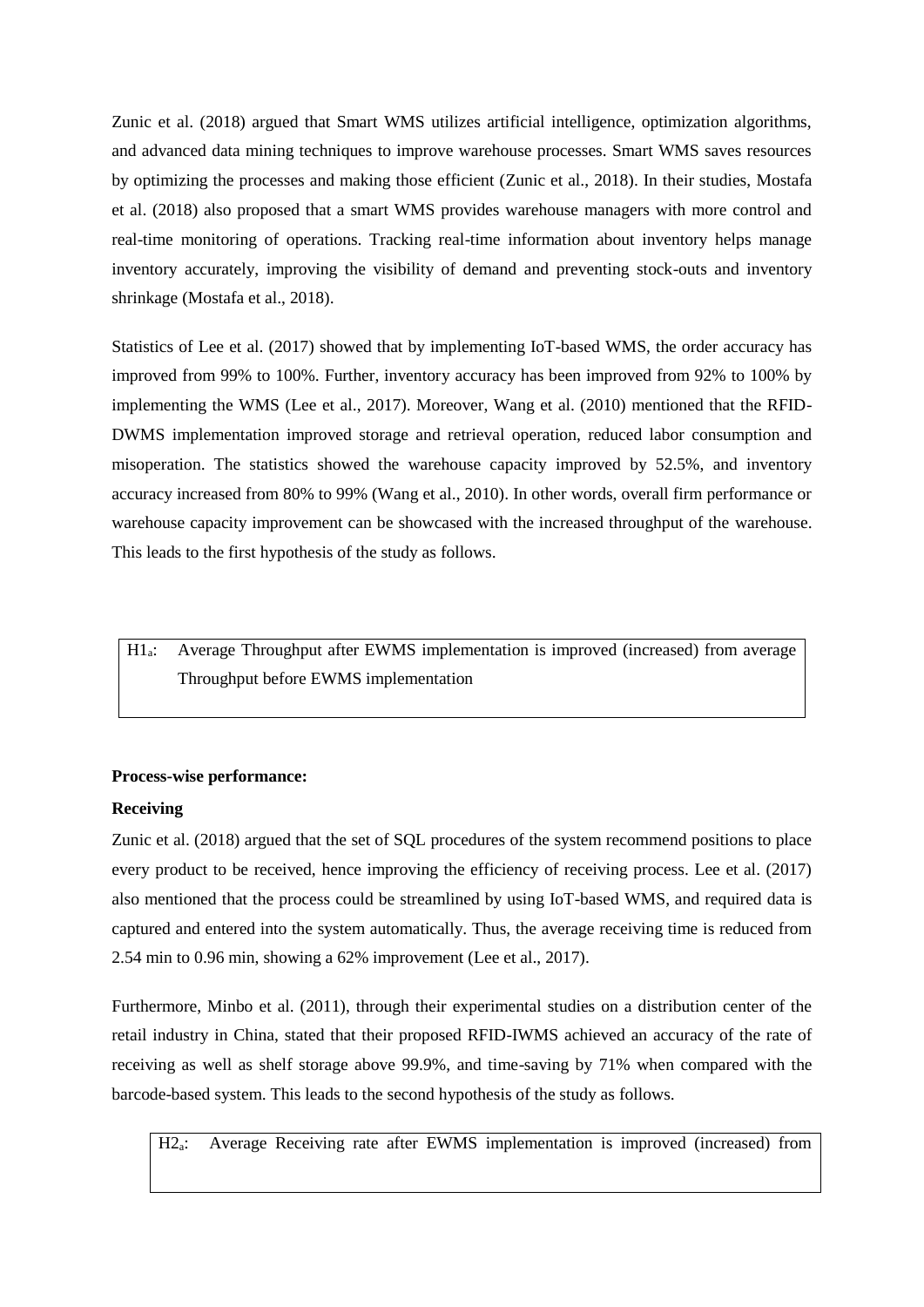# **Allocation & Picking**

Wang et al. (2010) stated that the RFID-WMS implementation eliminates workers' requirement to walk around and decide storage/retrieval assignment and scan barcode data, which improves the allocation and picking process efficiency. Minbo et al. (2011) stated that, due to forklift scheduling and picking sequence management, the improvement of order picking rate is 195%.

Zunic et al. (2018) argued that the algorithms implemented using historical transaction data could predict future order requirements so that the workers can arrange the picking zone with enough product quantities (Zunic et al., 2018). Further, the algorithm provides a sorted list of items, and their positions, considering the earliest expiration date first, the optimal order picking path, improving the efficiency of allocation, and picking process. Zunic et al. (2018) mentioned the improvements as; over 90% of ordered items accounts to be picked from picking zone, and reduced Stock to Pick zone transfers by 16.2 times, using the optimal order picking path decided by the algorithm.

The statistics of Lee et al. (2017) showed that 96% to 99% improvement in order fill rate since time spent on completing the orders had been saved, as the position of inventories is distinctly indicated in the system. Lee et al. (2017) also argued that using the fuzzy logic engine of IoT-based WMS, the most appropriate method of the order picking policy can be generated, which leads to picking the order in less travel time, improving the efficiency of order picking. This leads to the third hypothesis of the study as follows.

H3a: Average Allocation & Picking rate after EWMS implementation is improved (increased) from average Allocation & Picking rate before EWMS implementation

# **Loading**

Wang et al. (2010) stated that deploying RFID-WMS drives the forklift, which carries the digital pallets through the scanner. The system automatically collects and verifies the data generates notifications the orders are picked erroneously. This eliminates the requirement to scan barcodes of items, one by one, at loading, which improves the efficiency of the process. Statistics showed that the average time for loading tasks had been reduced from 50 to 18 minutes, showing a 64% improvement (Wang et al., 2010). This leads to the fourth hypothesis of the study as follows.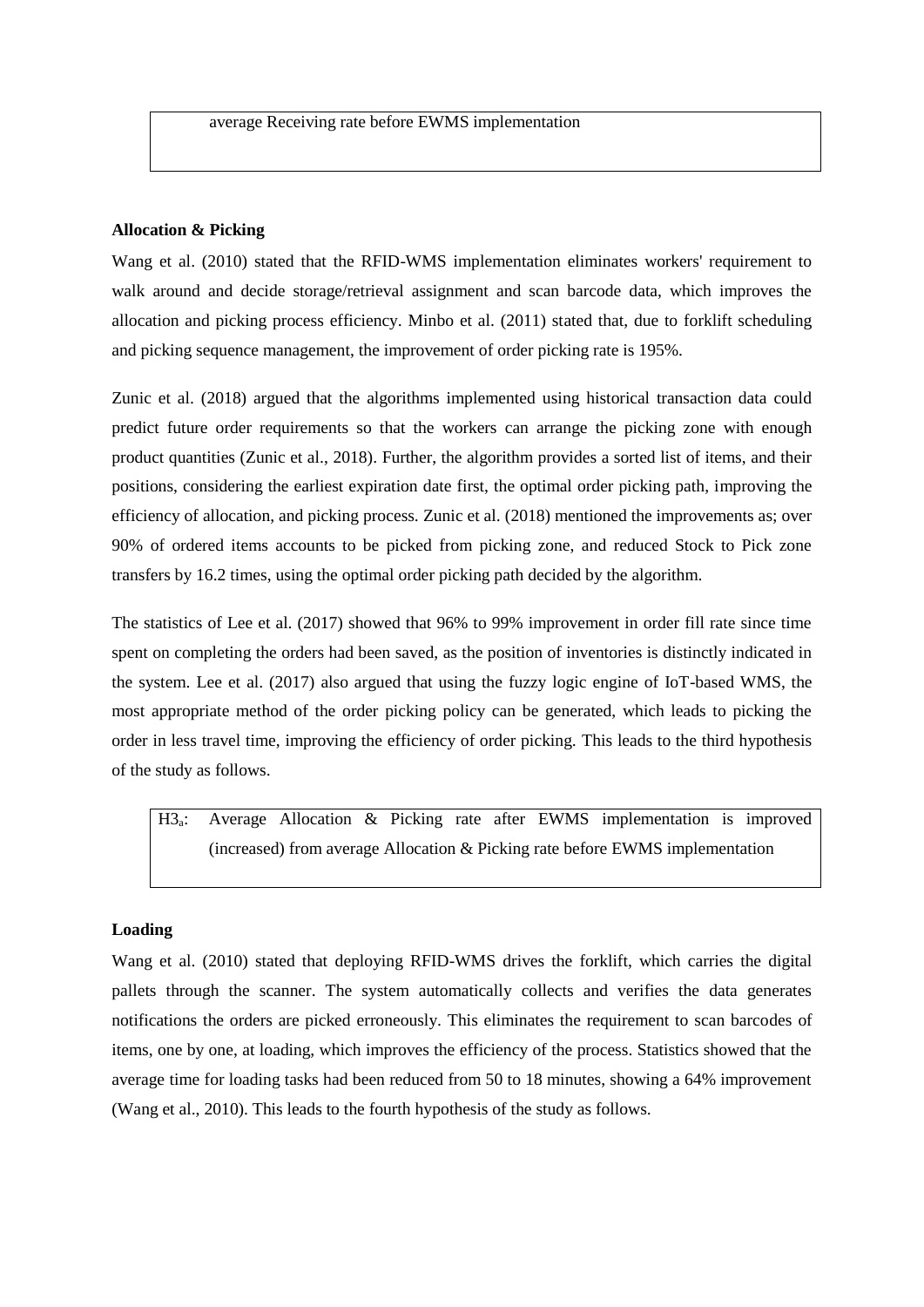H4a: Average Loading rate after EWMS implementation is improved (increased) from average Loading rate before EWMS implementation

Moreover, the distribution center of the case study considers 'Last truck dispatch time' and 'On-time delivery %' as their major KPIs. This is due to; the two performance indicators are shown the final output or success of the operation. Therefore, the study develops the fifth and sixth hypotheses as follows, considering their importance.

# **Last truck dispatch time**

The KPI measures the dispatch time of the last truck of the daily operation, which indicates the end time of the whole operation of the distribution center. The improvement of overall process efficiency leads to the fifth hypothesis of the study as follows.

H5a: Average Last truck dispatch time after EWMS implementation is improved (decreased) from average Last truck dispatch time before EWMS implementation

On-time delivery %

The KPI measures the number of deliveries made to the customer points on or before the target time, 7.30 a.m. The improvement of overall process efficiency leads to the fifth hypothesis of the study as follows.

H6a: Average On-time delivery after EWMS implementation is improved (increased) from average On-time delivery before EWMS implementation

# **Data collection**

The process of data collection used in the study is shown in Figure 1.

*Figure 1: The process of data collection of the study*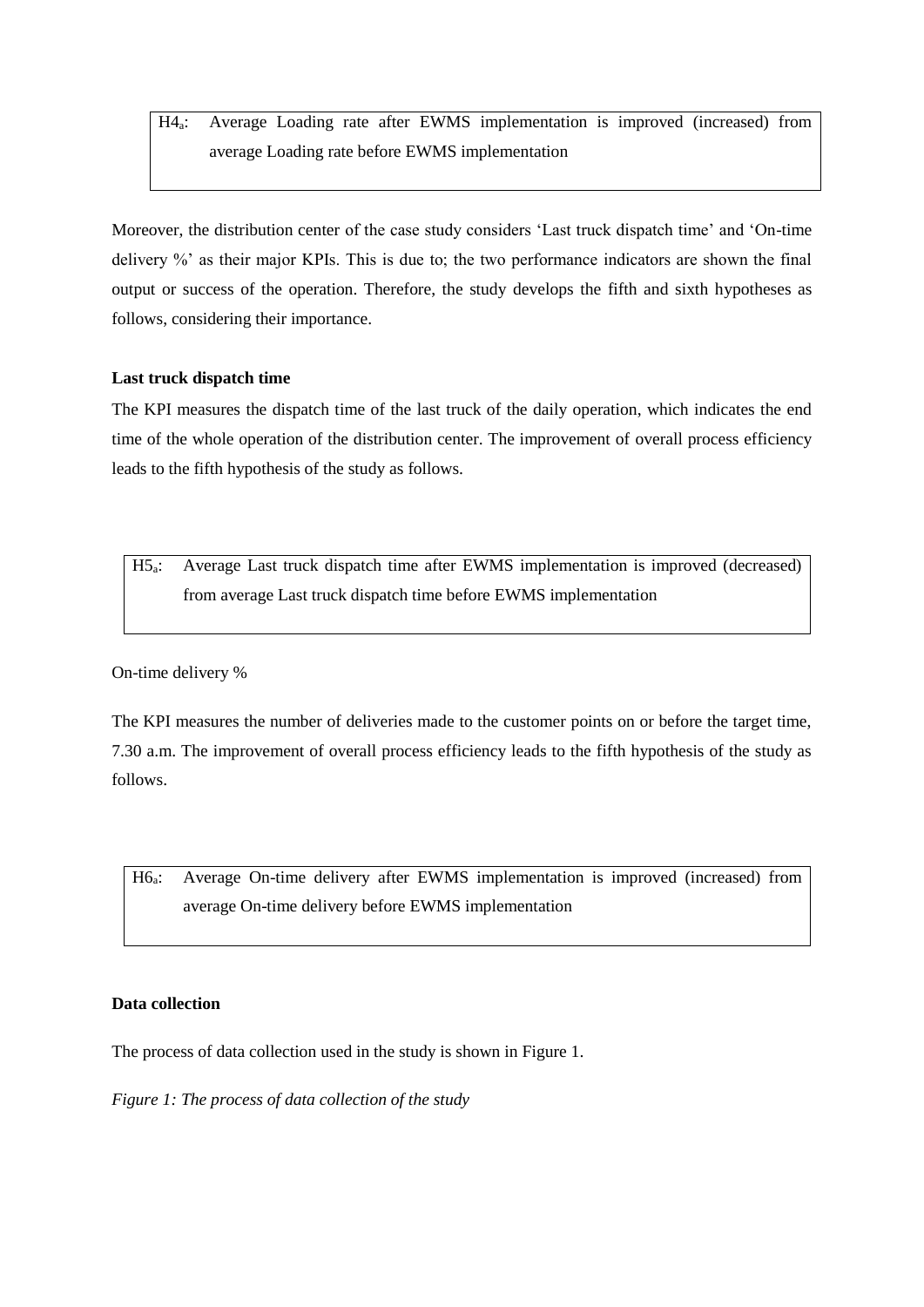

Figure 2 illustrates the summary of data used in the study according to their type.



*Figure 2: Data used in the study according to their type*

**Secondary data collection:** The study uses secondary data as a supplement. For instance, international context literature, journal articles, ERP vendor manuals/guides, videos, presentations, websites, etc., were referred to collect relevant data to examine the advanced features of Extended WMS. Those can be used as evidence for triangulation of findings to ensure construct validity of the study.

**Primary data collection**: The study mainly utilizes Primary data using both quantitative and qualitative data.

Qualitative: The data are mainly gathered by conducting Face-to-Face, In-depth interviews. According to a semi-structured questionnaire, these interviews aim to conduct an exploratory, indepth study on the impact of Extended Warehouse Management System implementation on Warehouse Operational Performance. The respondents will be operational, middle, and top-level users and consultants from warehouse operation and information technology mainstreams. The sample size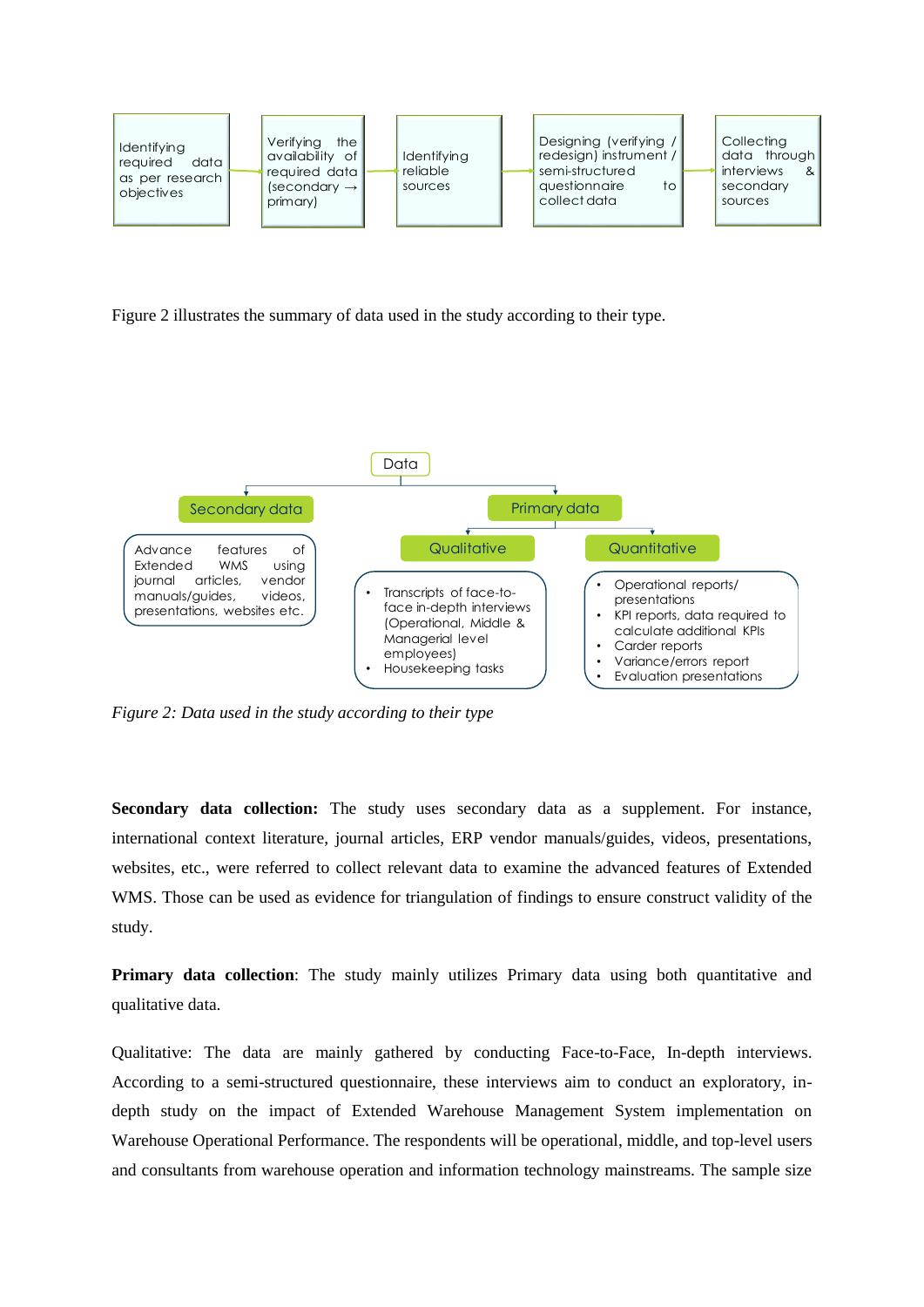is designed based on judgmental sampling. The study also gathered relevant operational documents such as consultant reports, housekeeping tasks reports, and field notes.

Quantitative: Relevant documents such as Weekly operational meeting reports/presentations, existing KPI reports, Reports containing required data to calculate additional KPIs, Evaluation reports, carder, and Variance & errors reports are gathered.

# **DATA ANALYSIS**

# **Qualitative data analysis**

The study gathered mass and in-depth qualitative data from interviews, site visits, and relevant documents. It used a more structured, Framework Approach to analyze qualitative data, following the five stages; Familiarization with data, Creating a thematic framework, Coding, and Indexing of data, Charting and Mapping and interpretation, as presented by Adams et al. (2007).

# **Quantitative data analysis**

The study mainly uses quantitative data analysis techniques to analyze the research objectives. A more flexible and user-friendly statistical analysis software package, Statistical Package for Social Sciences (SPSS) 21, was used to analyze descriptive Statistics and Comparing Means using Paired ttest, the most suitable mean comparison test.

# **Quantitative data analysis results**

**Descriptive Statistics:** The study has conducted descriptive statistics analysis for KPIs as indicated next section. The scope of the main variables of the study is indicated below.

- Throughput: the KPI measures the volume the distribution center manages daily. The unit of the measure is kilograms.
- Receiving: the KPI measures the efficiency of the receiving process. Time for Receiving is calculated using the time difference between Receiving start and finish time and deducting the idle time. Then, kgs' inbound volume is divided from the time for receiving and the number of workers in the process. The unit of the measure is kilograms per user per hour.
- Allocation & Picking: the KPI is calculated the same as the Receiving KPI. The picked volume in kgs is divided from the time for Allocation & Picking and the number of workers of the process. The unit of the measure is kilograms per user per hour.
- Loading: In the same way, the outbound volume in kgs is divided from the time for Loading. The unit of the measure is kilograms per hour.
- Last dispatch: the KPI measures the dispatch time of the previous truck, which indicates the end time of the whole operation of the distribution center. The unit of the measure is the time in AM.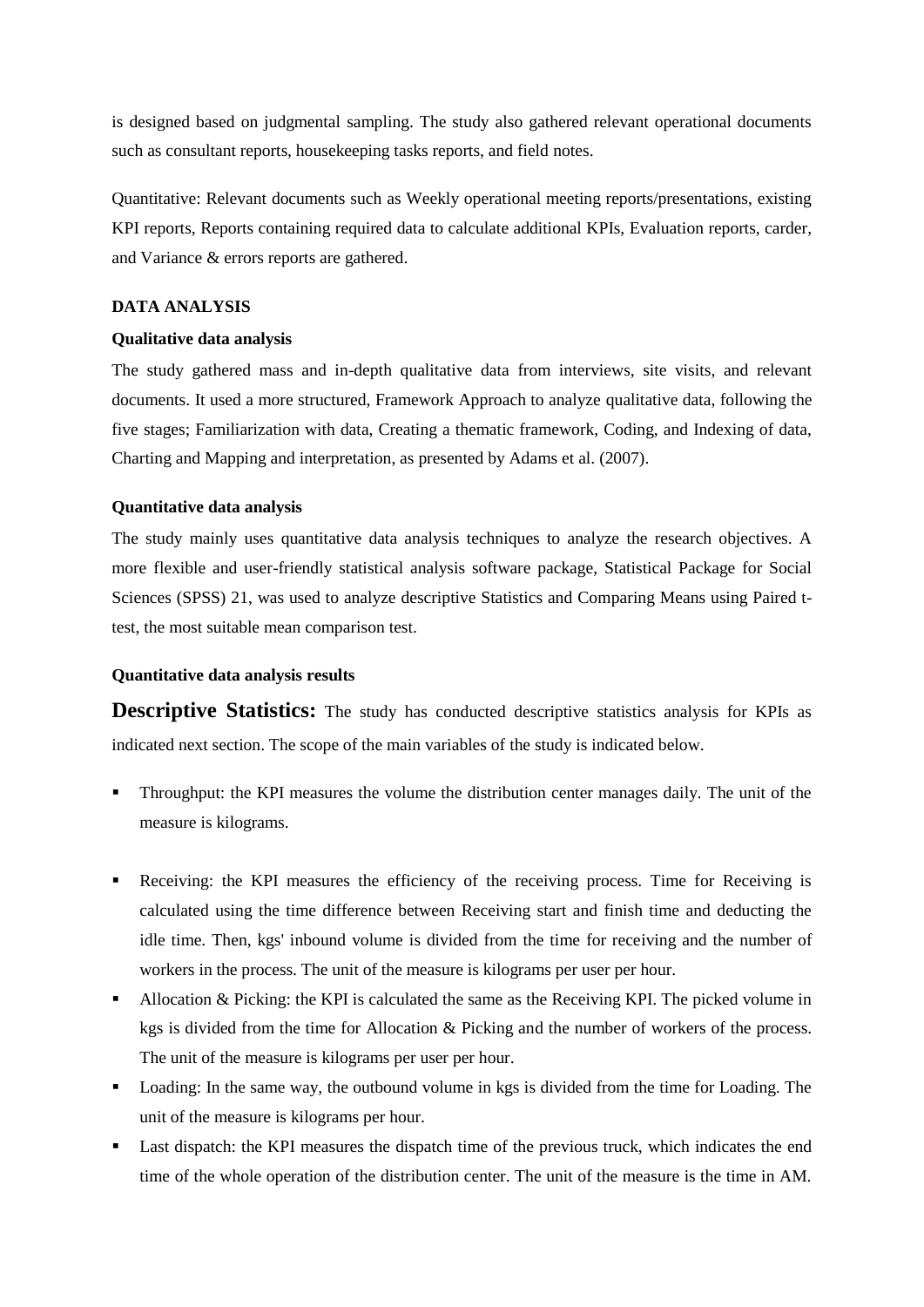The target time is 6.15 a.m. In contrast to the other KPIs, the KPI indicates lesser value and better performance, as dispatches were made early.

• On-time delivery (%): the KPI measures the number of deliveries made to the customer points on or before the target time, 7.30 a.m. The unit of the measure is the time in AM.

Table 2 shows the common descriptive statistics of the selected performance indicators.

*Table 2: Descriptive Statistics*

|                               | No.   | of Minimum | Maximum   | Mean        | Std.       |
|-------------------------------|-------|------------|-----------|-------------|------------|
|                               | weeks |            |           |             | Deviation  |
| Throughput (Before)           | 16    | 92784.00   | 123952.00 | 104210.5625 | 7617.34490 |
| Throughput (After)            | 16    | 115932.00  | 138029.00 | 124577.6875 | 6741.85123 |
|                               |       |            |           |             |            |
| Receiving (Before)            | 16    | 800.00     | 2375.00   | 1929.3750   | 429.31680  |
| Receiving (After)             | 16    | 3809.00    | 5518.00   | 4783.5625   | 469.56802  |
|                               |       |            |           |             |            |
| Allocation & Picking (Before) | 16    | 267.00     | 1042.00   | 632.5000    | 201.66837  |
| Allocation & Picking (After)  | 16    | 1812.00    | 2473.00   | 2193.0625   | 215.87604  |
|                               |       |            |           |             |            |
| Loading (Before)              | 16    | 5675.00    | 11950.00  | 9037.5000   | 1545.36943 |
| Loading (After)               | 16    | 19820.00   | 26746.00  | 23501.8125  | 2045.55369 |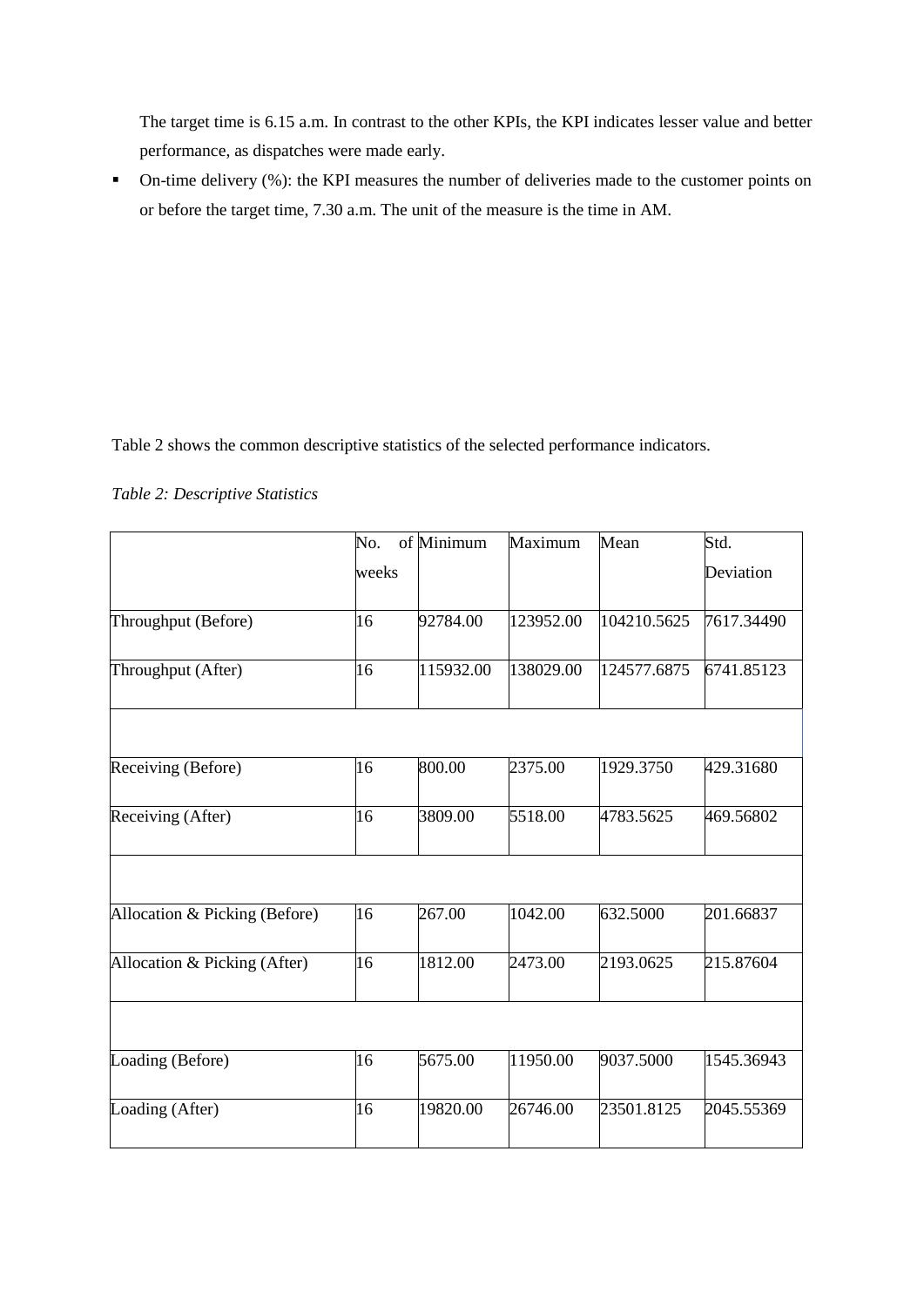| Last dispatch (Before)      | 16 | 5.87  | 10.25  | 7.1419  | 1.40144  |
|-----------------------------|----|-------|--------|---------|----------|
| Last dispatch (After)       | 16 | 5.31  | 6.49   | 5.6138  | .28364   |
|                             |    |       |        |         |          |
| On time delivery % (Before) | 16 | 50.01 | 91.00  | 80.2356 | 10.56574 |
| On time delivery % (After)  | 16 | 80.00 | 100.00 | 97.5625 | 4.80234  |

It shows the variability of the KPIs before and after the system implementation using the minimum, maximum, and standard deviation. The Standard deviation of Receiving, Allocation & Picking, and Loading rates are increased compared to before the system implementation. In contrast, the Standard deviation of the Last dispatch and On-time delivery is reduced. This indicates that the variability of the first three KPIs is widened while the last two KPIs' variability is narrowed with the system implementation.

*Table 3: Comparison of Means before and after the implementation*

| Performance Indicator | Before implementation | After implementation | Impact  |
|-----------------------|-----------------------|----------------------|---------|
|                       |                       |                      |         |
| Throughput            | 104210.5625           | 124577.6875          | 19.54%  |
|                       |                       |                      |         |
| Receiving             | 1929.3750             | 4783.5625            | 147.93% |
|                       |                       |                      |         |
| Allocation & Picking  | 632.5000              | 2193.0625            | 246.73% |
|                       |                       |                      |         |
| Loading               | 9037.5000             | 23501.8125           | 160.05% |
|                       |                       |                      |         |
| Last dispatch         | 7.1419                | 5.6138               | 21.40%  |
|                       |                       |                      |         |
| On time delivery %    | 80.2356               | 97.5625              | 21.60%  |
|                       |                       |                      |         |
|                       |                       |                      |         |

Table 3 illustrates a comparison of Means before and after the implementation. All the performance indicators except the Last dispatch showed an increased Means, showing improvements. However, the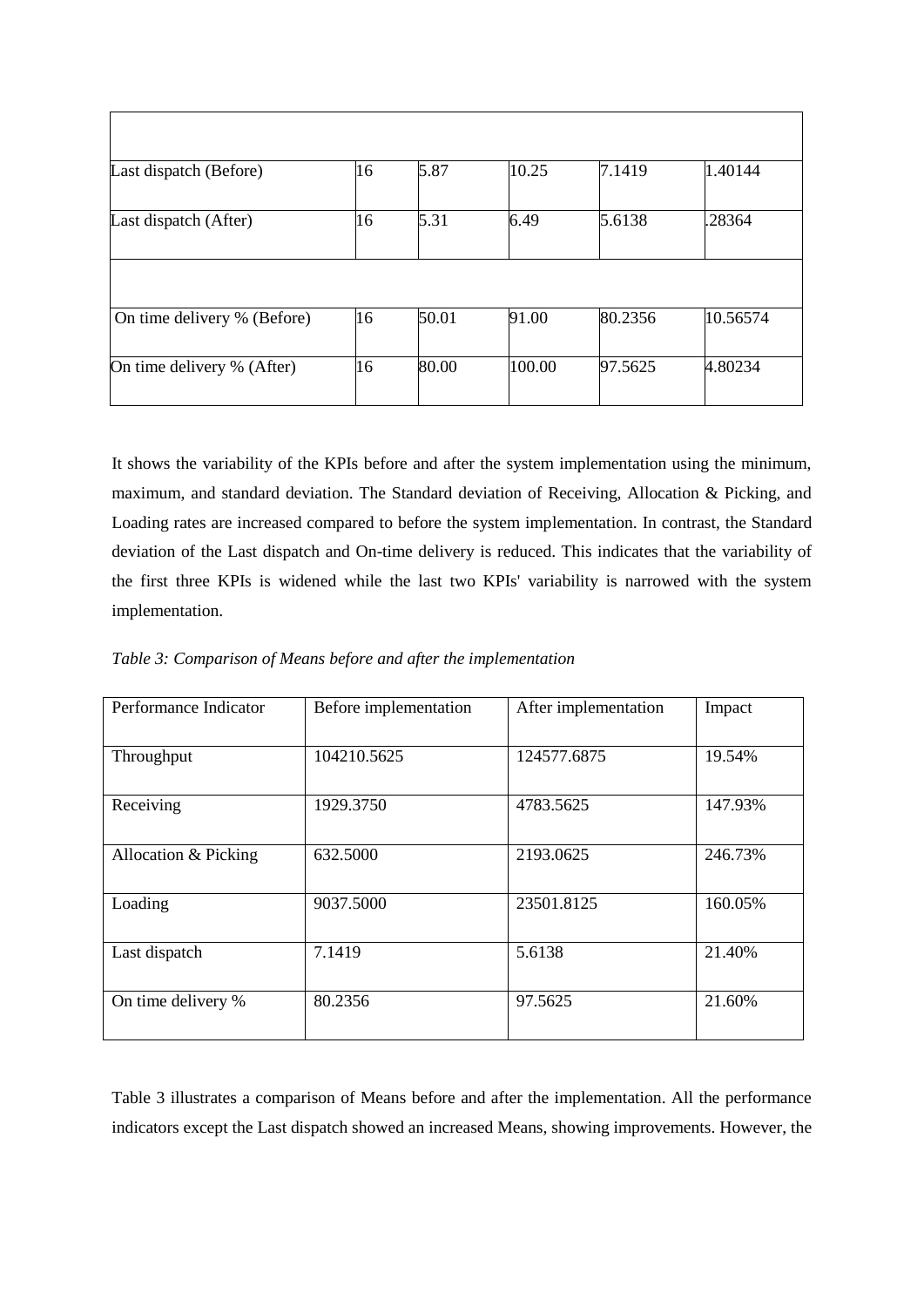reduced Mean of the Last dispatch indicates that the average last truck dispatch time is 6.37 a.m. compared to its previous value of 8.08 a.m., which indirectly depicts an improvement.

# **Comparing Means:**

Tables 4, 5 and 6 show the SPSS output of Paired t-test.\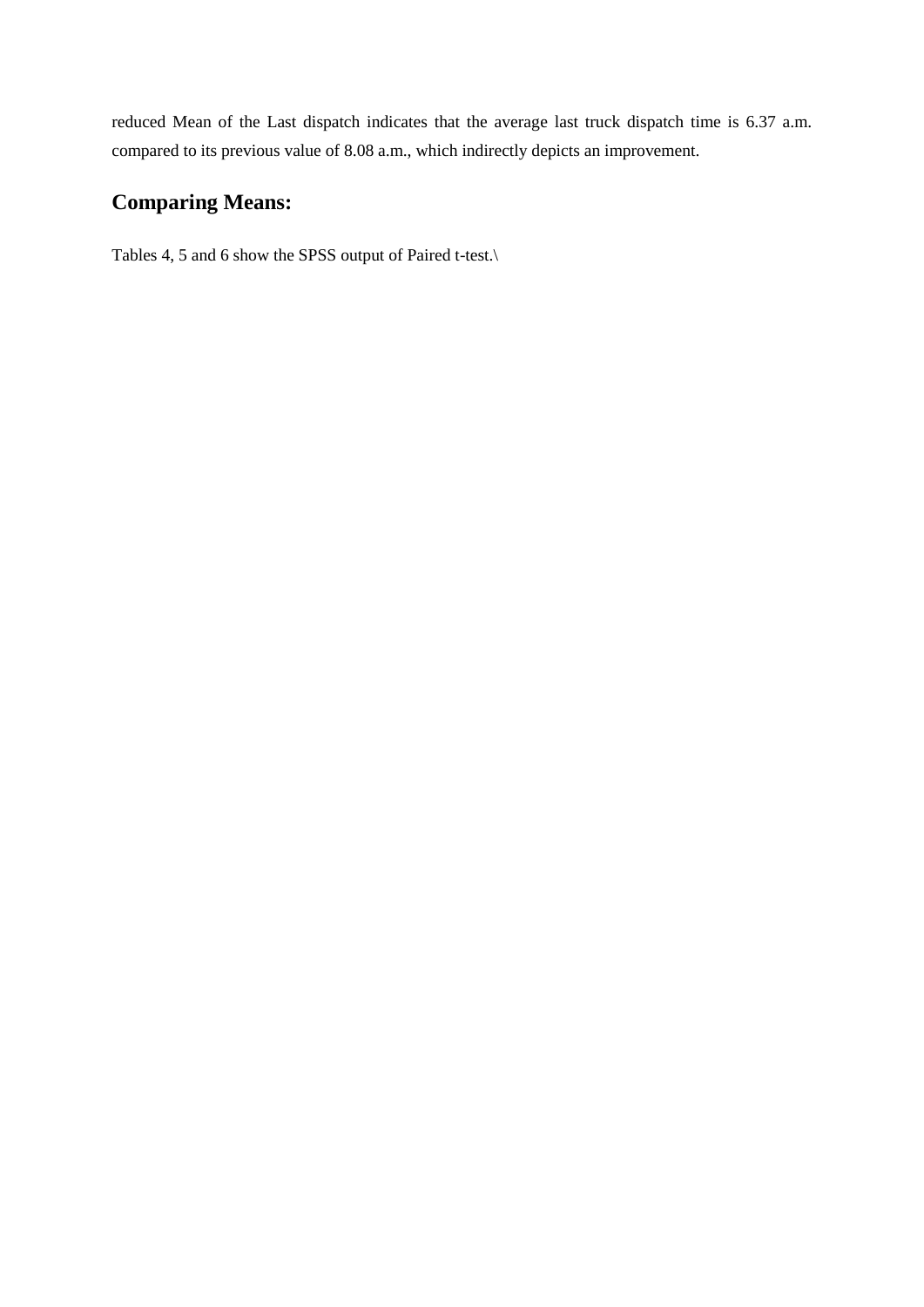# **SPSS output of Paired t-test**

| <b>Table 4: Paired Samples Statistics</b> |               |             |                 |                   |               |
|-------------------------------------------|---------------|-------------|-----------------|-------------------|---------------|
|                                           |               | Mean        | No.             | of Std. Deviation | Std.<br>Error |
|                                           |               |             | weeks           |                   | Mean          |
| 1 Throughput                              | <b>Before</b> | 104210.5625 | 16              | 7617.34490        | 1904.33623    |
|                                           | After         | 124577.6875 | 16              | 6741.85123        | 1685.46281    |
| 2 Receiving                               | <b>Before</b> | 1929.3750   | 16              | 429.31680         | 107.32920     |
|                                           | After         | 4783.5625   | 16              | 469.56802         | 117.39201     |
| 3 Alloc. & Pick                           | <b>Before</b> | 632.5000    | 16              | 201.66837         | 50.41709      |
|                                           | After         | 2193.0625   | 16              | 215.87604         | 53.96901      |
| 4 Loading                                 | Before        | 9037.5000   | 16              | 1545.36943        | 386.34236     |
|                                           | After         | 23501.8125  | 16              | 2045.55369        | 511.38842     |
| 5 Last dispatch                           | Before        | 7.1419      | 16              | 1.40144           | .35036        |
|                                           | After         | 5.6138      | 16              | 28364             | 07091         |
| 6 Ontime Deliv.                           | Before        | 80.2356     | $\overline{16}$ | 10.56574          | 2.64144       |
|                                           | After         | 97.5625     | 16              | 4.80234           | 1.20059       |

| <b>Table 5: Paired Samples Correlations</b> |                |              |             |      |  |
|---------------------------------------------|----------------|--------------|-------------|------|--|
|                                             |                | No. of weeks | Correlation | Sig. |  |
| 1 Throughput                                | Before & After | 16           | .024        | .928 |  |
| 2 Receiving                                 | Before & After | 16           | $-481$      | .059 |  |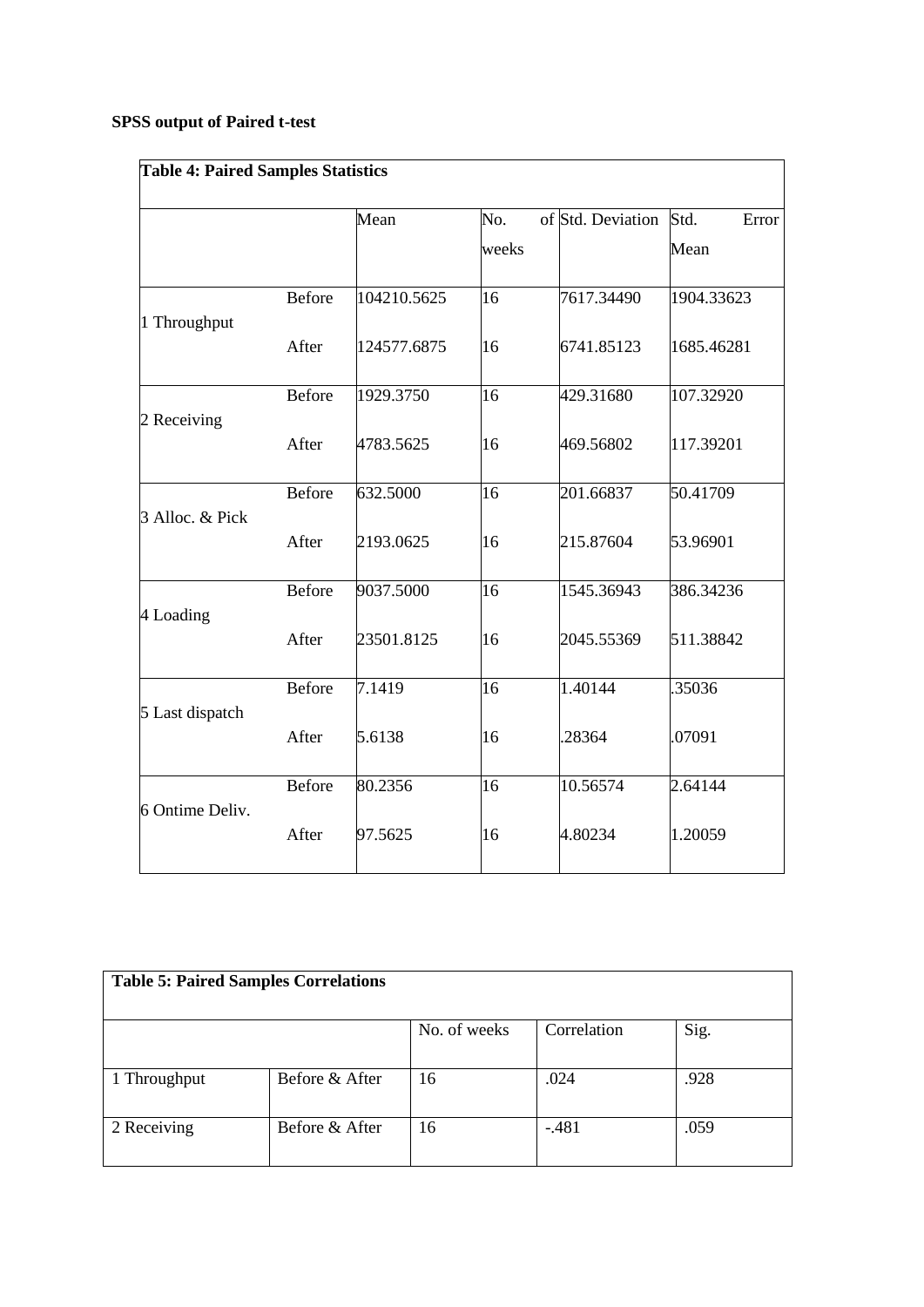| 3 Alloc. & Pick | Before & After | 16 | $-.444$ | .085 |
|-----------------|----------------|----|---------|------|
| 4 Loading       | Before & After | 16 | .409    | .116 |
| 5 Last dispatch | Before & After | 16 | .721    | .002 |
| 6 Ontime Deliv. | Before & After | 16 | .765    | .001 |

**Table 6: Paired Samples Test**

|                 |                |               |                | <b>Paired Differences</b> |                                                     |              | t         | df | Sig. (2- |
|-----------------|----------------|---------------|----------------|---------------------------|-----------------------------------------------------|--------------|-----------|----|----------|
|                 |                | Mean          | Std. Deviation | Std. Error<br>Mean        | 95% Confidence Interval of the<br><b>Difference</b> |              |           |    | tailed)  |
|                 |                |               |                |                           | Lower                                               | Upper        |           |    |          |
| 1 Throughput    | Before - After | -20367.12500  | 10047.92978    | 2511.98244                | -25721.28884                                        | -15012.96116 | $-8.108$  | 15 | .000     |
| 2 Receiving     | Before - After | -2854.18750   | 773.83566      | 168.76330                 | -3266.53542                                         | -2441.83958  | $-14.753$ | 15 | .000     |
| 3 Alloc, & Pick | Before - After | $-1560.56250$ | 354.90336      | 77.27296                  | -1749.67715                                         | -1371.44785  | $-17.589$ | 15 | .000     |
| 4 Loading       | Before - After | -14464.31250  | 1996.41301     | 471.68750                 | -15528.12590                                        | -13400.49910 | $-28.981$ | 15 | .000     |
| 5 Last dispatch | Before - After | 1.52813       | 1.21301        | .30325                    | .88176                                              | 2.17449      | 5.039     | 15 | .000     |
| 6 Ontime Deliv. | Before - After | -17.32688     | 7.55126        | 1.88782                   | $-21.35066$                                         | $-13.30309$  | $-9.178$  | 15 | .000     |

Table 4 illustrates Paired Sample Statistics; Mean and Standard deviation statistics are the same as in Table 2: Descriptive Statistics and Standard Error Mean. The results of the Pared t-test are illustrated in Table 6. It shows that all two-tailed paired t-tests are significant (0.000) at a 95% confidence interval.

However, since the study's hypothesis is defined for one-tailed (directional), paired t-tests, significance levels of two-tailed tests should be divided by two to adjust those for the significance level of one-tailed tests. The 0.000 significance level for all the tests at 95% confidence interval. Therefore, all the null hypotheses are rejected, accepting all alternative hypotheses.

# **Qualitative data analysis results**

The study used the Framework Approach to analyze qualitative data following the stages of Coding, Charting and Mapping, and interpretation. Accordingly, the impacts on processes and overall firm performance were identified.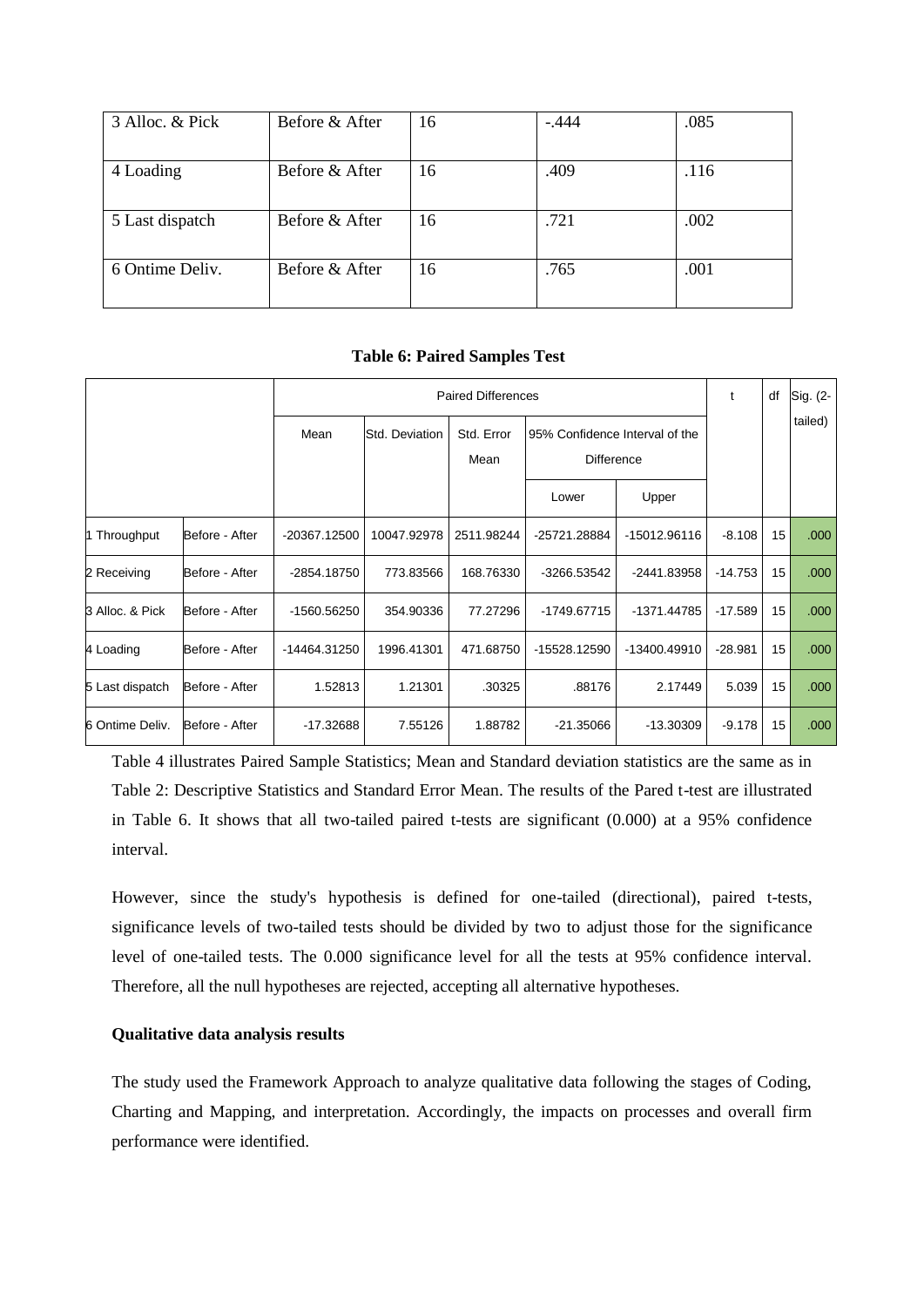**Process Flowcharts:** The study created Process Flowcharts to map and graphically interpret the impacts of Extended WMS implementation on each process, comparing and highlighting the improvements and drawbacks.

(Note: The acronyms used in the process flow chart includes; IBD: In-Bound Document, OBD: Outbound Document, STO: Stock Transfer Order, WC: Work Center, TU: Transport Unit, PBL: Pick By Line, DEO: Data Entry Operator, WHA: Warehouse Assistant, GRN: Good Receiving Note, HU: Handling Unit, PGI: Post-Good Issue).

# **Before After**

Customer email the IBD and STO numbers

STO: Call all the suppliers to verify item wise quantities to be deliver against quantities in IBD

IBD:

Planning

From the excel document sort items for WC & numbers separately, VLOOKUP the quantities to be received and get <sup>a</sup> printout before start receiving

 $\blacksquare$ п  $\blacksquare$  $\mathbf{I}$  $\mathbf{I}$  $\mathbf{I}$  $\blacksquare$  $\mathbf{I}$  $\blacksquare$  $\mathbf{I}$  Customer email the IBDand STO numbers

STO: Received STO numbers are run in ERP to create warehouse tasks in EWM

#### IBD:

Use to create TU for trucks before start receiving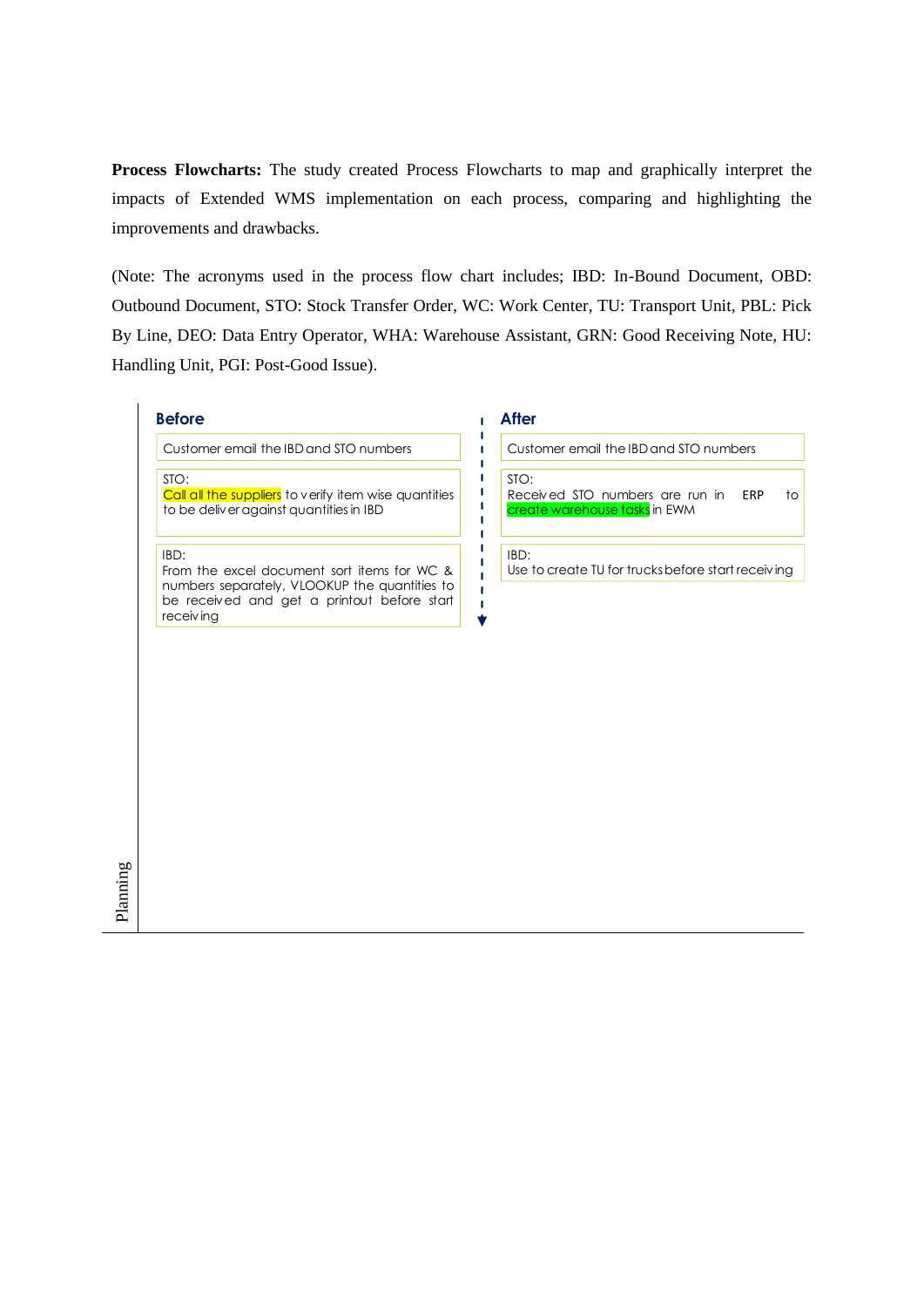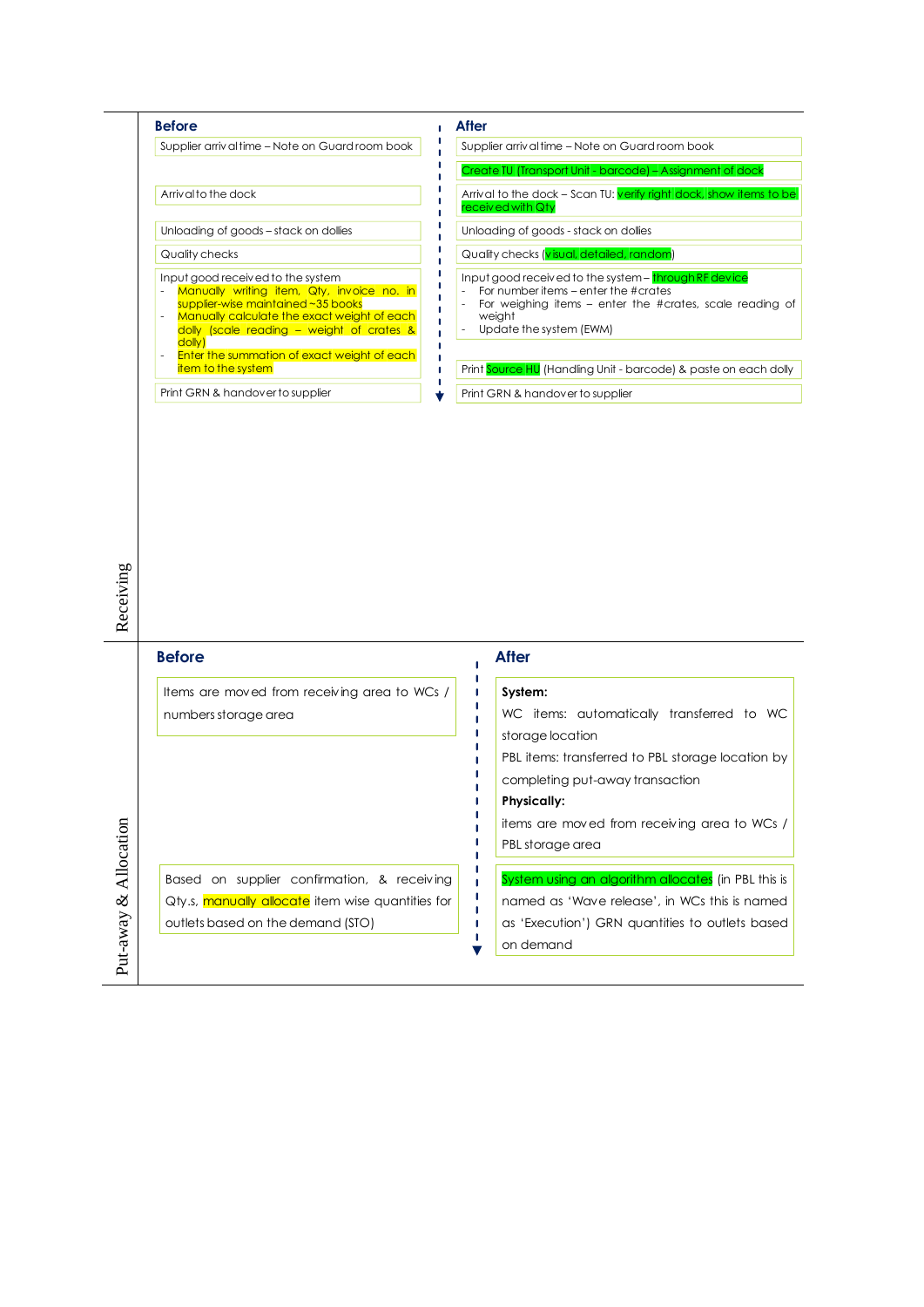| <b>WC</b><br>Weighed quantities are stacked on a dolly<br>which is pasted a second source HU barcode<br>The HU is entered under both outlets |
|----------------------------------------------------------------------------------------------------------------------------------------------|
|                                                                                                                                              |
|                                                                                                                                              |
|                                                                                                                                              |
|                                                                                                                                              |
| Manually written outlet code is put on each<br>side of the dolly                                                                             |
|                                                                                                                                              |
| By scanning the HU / looking at manually                                                                                                     |
| written outlet code, picker is informed the<br>destination bins the items should be put on                                                   |
| PBL                                                                                                                                          |
| After Wave release, when scanned the                                                                                                         |
| source HUs, picker is informed the destination                                                                                               |
| bins the items should be put on                                                                                                              |
| When arrive to destination bin, scan the                                                                                                     |
| barcode of the destination bin $-\sqrt{$ erify whether                                                                                       |
| the destination bin is correct                                                                                                               |
| Scan the barcode of the destination bin, put                                                                                                 |
| items on destination HUs (dollies) & scan the bin                                                                                            |
| barcode for each item – can verify which items                                                                                               |
|                                                                                                                                              |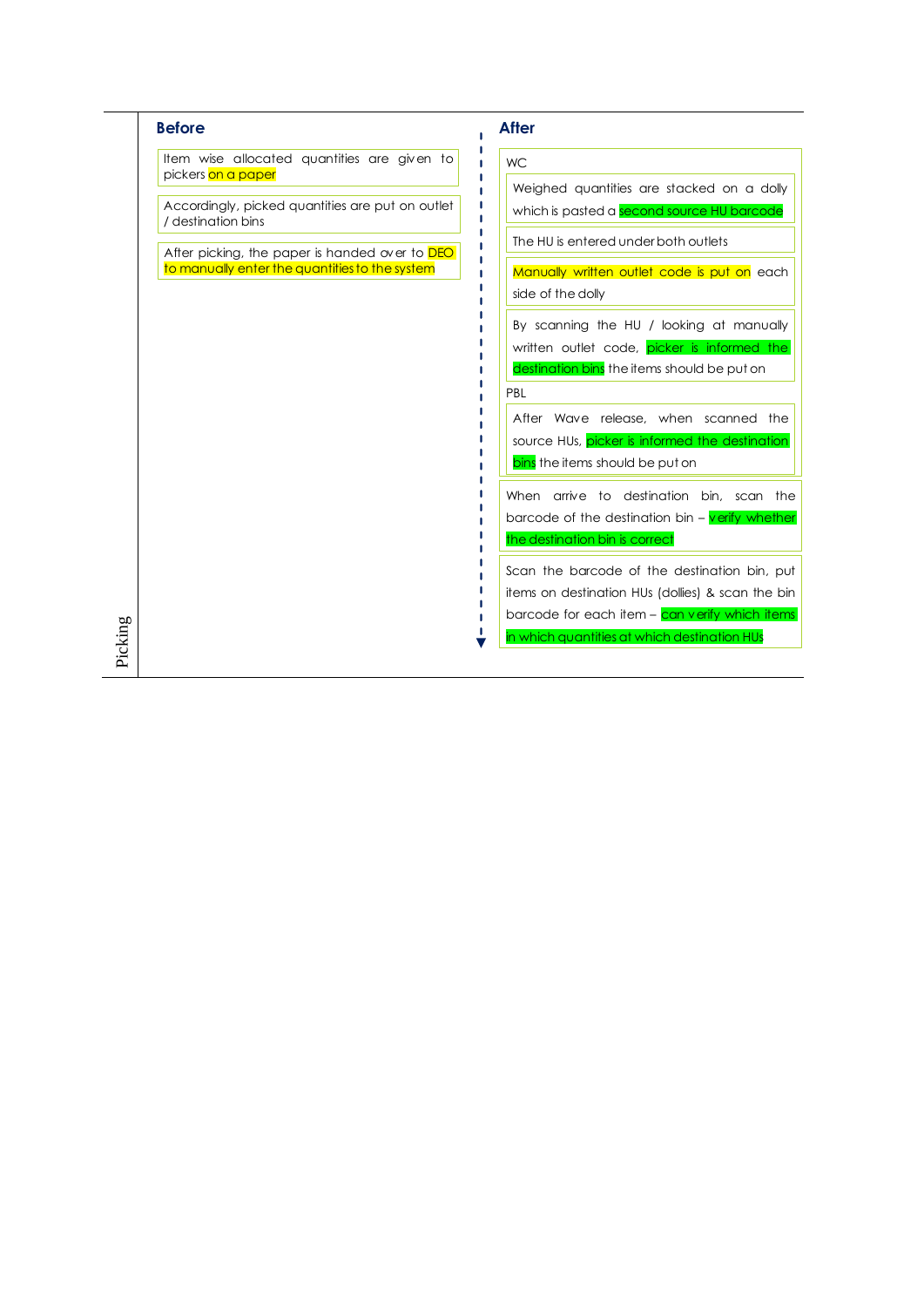| <b>Before</b>                                                                    | <b>After</b>                                                                                             |
|----------------------------------------------------------------------------------|----------------------------------------------------------------------------------------------------------|
| DEO manually enters the picked quantities to an<br>excel document                | OBD and outlet bin numbers are download<br>separately,                                                   |
|                                                                                  | VLOOKUP to route plan excel sheet,                                                                       |
|                                                                                  | Filter OBD numbers and Copy paste to EWM                                                                 |
| Sort outlet codes of a route and verify whether<br>picking is completed          | Verify through the system whether all the outlets<br>of a transport route are picked                     |
| Copy paste from excel to ERP and save to<br>PGI                                  | Quantity adjustment: quantities were adjusted<br>from STO quantities to Picked quantities                |
| Trans-out Note is printed and handover to<br>loading supervisor to start loading | TU is created, printed and handed over to<br>loading supervisor with a loading sheet to start<br>loading |
| WHA gets the items from destination bins to<br>loading area                      | WHA gets the items from destination bins to<br>loading area                                              |
|                                                                                  | Scan the destination HU                                                                                  |
|                                                                                  | Arrange the crates according to the crate                                                                |
|                                                                                  | type outlet wise                                                                                         |
|                                                                                  | Note down the number of each crate type,                                                                 |
|                                                                                  | outlet wise on loading sheet and enter the                                                               |
|                                                                                  | same to the system through RF device                                                                     |
| Load crate by crate doing 100% inspection                                        | Load dolly wise according to the unloading                                                               |
|                                                                                  | sequence and get the signature of driver as a                                                            |
|                                                                                  | confirmation                                                                                             |
|                                                                                  |                                                                                                          |
| Put on security seal and dispatch with shipping                                  | Do PGI using TU                                                                                          |

Loading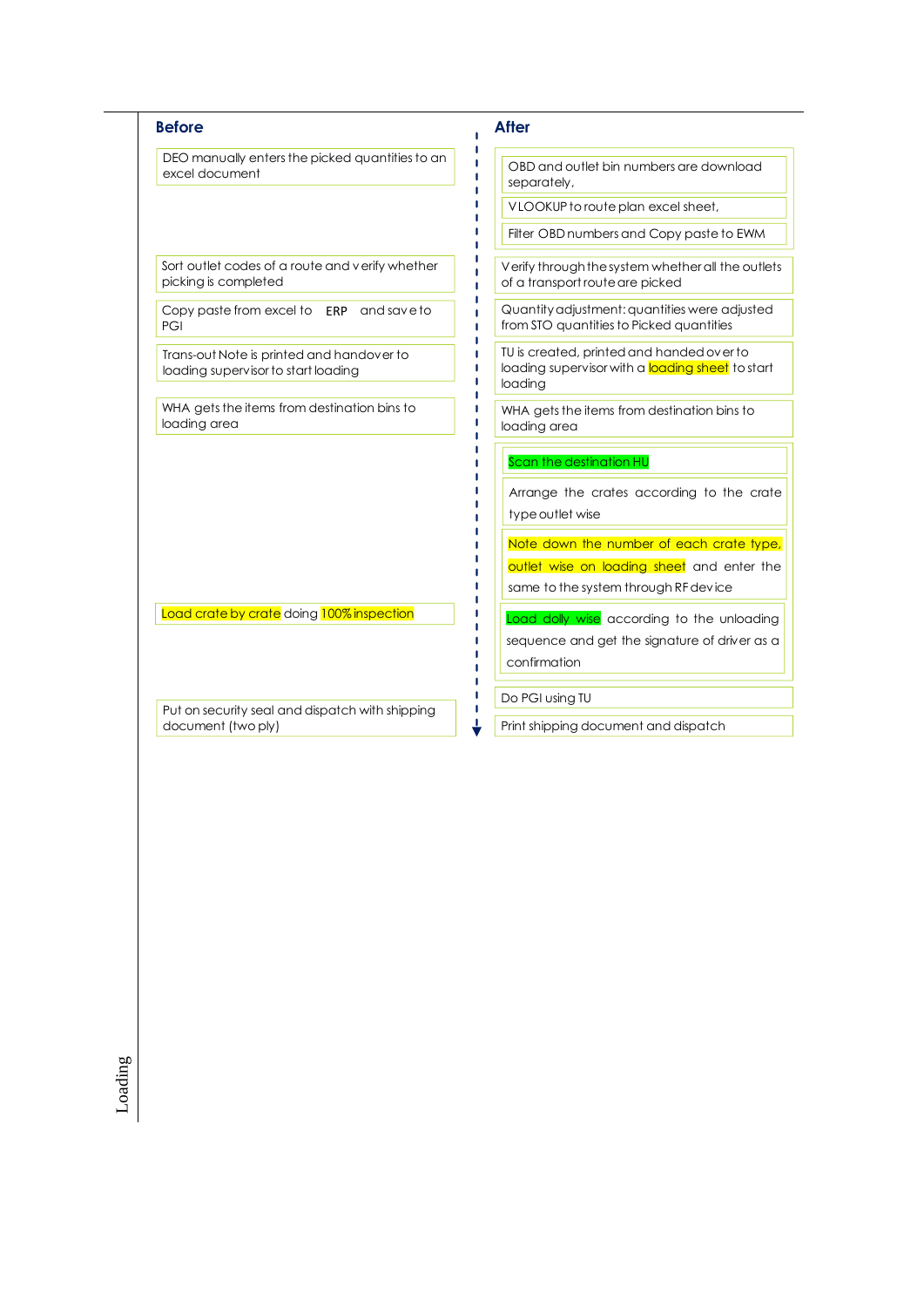# **DISCUSSION AND IMPLICATIONS**

The findings and implications in line with each research objective of the study are discussed. The study's objectives are achieved by discussing the impact of the implementation on each process and operational performance, highlighting the improvements and drawbacks.

# **Process wise impact**

**Planning:** The implementation could eliminate the burden of calling suppliers and noting the confirmed quantities to be delivered against the In Bound Document (IBD). This saves warehouse resources such as labor, facilities, and other consumables, eliminating the associated costs. The implementation only requires running the IBD numbers in the system, where the system automatically creates warehouse tasks to RF device level, even before the commencement of receiving process. This eliminates the human interventions mostly, thus, reducing the errors and improving the accuracy of the process.

**Receiving:** In the results of quantitative analysis, the graph for the receiving rate shows a steep increase, where the Mean value shows 1.5 times increment, and the Paired t-test results in accepting the alternative hypothesis that, average receiving rate after Extended WMS implementation is improved (increased) from before the implementation.

With the introduction of the Transport Unit (TU) concept, it is possible to verify the right dock arrival of the trucks, and the receiving supervisor is provided with the information (though the RF device) of item-wise quantities to be received before the commencement of receiving process. After the implementation, verifying the receiving quantities against IBD quantities is not necessary, as there is no manual allocation in the next stage. When the amounts received are input into the system, it automatically adjusts against the IBD. The quality checks become more organized by introducing three types of quality checks under 21 well-defined reasons, where a quality reject can happen. Thus, it becomes more streamlined and effective with system implementation. With the introduction of the source Handling Unit (HU) concept, information of each handling unit (item, quantity the HU carries) is available by just one scan, which improves the visibility of the whole operation.

Eliminating manual writing, calculations, data entering, and bookkeeping immensely improved the process. Supervisors only have to enter a number of crates &/ scale-reading through RF devices now, which saves a lot of time improving the efficiency of the process. Moreover, it drastically reduces the workload for the workers. It creates an automated working environment with new devices rather than the manual paper base, which increases workers' job satisfaction, thus their productivity.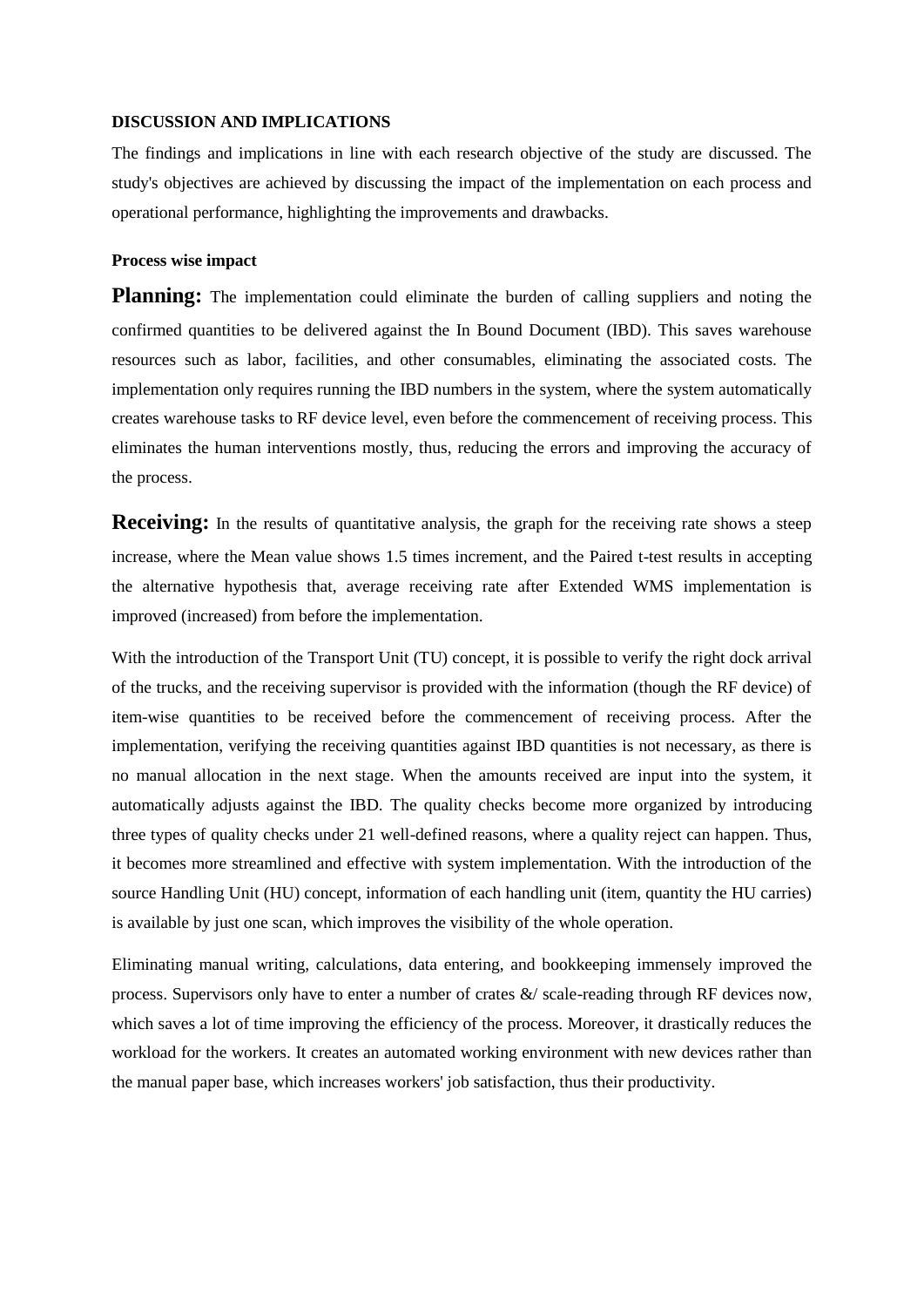However, the study suggests that the process can be improved if the system can automatically capture the scale-reading without requiring the worker to enter it through the RF device. Thus, the efficiency and accuracy of the process can be further improved.

When comparing the study results versus literature, by using IoT-based WMS, the average receiving time was decreased by 62%, as required data is captured and inputted into the system automatically (Lee et al., 2017). Further, RFID-IWMS achieved time-saving by 71% compared with the barcodebased system (Minbo et al., 2011). The study shows a comparatively more significant improvement since it was an entirely paper-based manual operation before the system implementation.

**Put-away & allocation:** The physical put-away process is more or less the same as before. However, a great positive impact can be seen in allocation, with the deployment of advanced algorithms over manual allocation. When allocating manually, it consumes human resource, their experience, and a lot of time. Thus, heavily inefficient. The system uses advanced algorithms considering several bases and allocates automatically within seconds, making the process more efficient and precise.

**Picking:** In the results of quantitative analysis, the Mean value of the picking rate shows 2.5 times increase, and the Paired t-test results in accepting the alternative hypothesis that, average picking rate after Extended WMS implementation is improved (increased) from before the implementation.

Eliminating paper-based operation and manual data entry on item-wise picked quantities to the system improves the efficiency and accuracy of the process compared to before. More than efficiency, it could achieve a higher level of accuracy as, though there was no controlling mechanism preventing errors before and after the implementation, picking errors could be prevented through scanning and confirmation mechanisms. For instance, when scanning a wrong destination bin, an error is shown in the RF device, and the picking task can be completed only when scanning the correct destination bin.

With the system implementation, picking errors can be identified user-wise. For instance, even though the correct bin was scanned, items were put on the wrong bin; since the RF devices are assigned for username, the user-wise errors can be captured with quantities, though they picked the same item. Thus, a monitoring mechanism is available to monitor and take corrective actions. Further, as pickers were informed of the destination bins with respective quantities, guidance from the systems supports pickers to perform their role.

Moreover, the resulted improvement is the highest compared to the other processes. This may mainly be due to before the implementation. There was only one department, Work Center (WC), and after the implementation, another department was introduced; Pick By Line (PBL). The additional resource commitment, such as labor and facilities, improves the overall picking rate.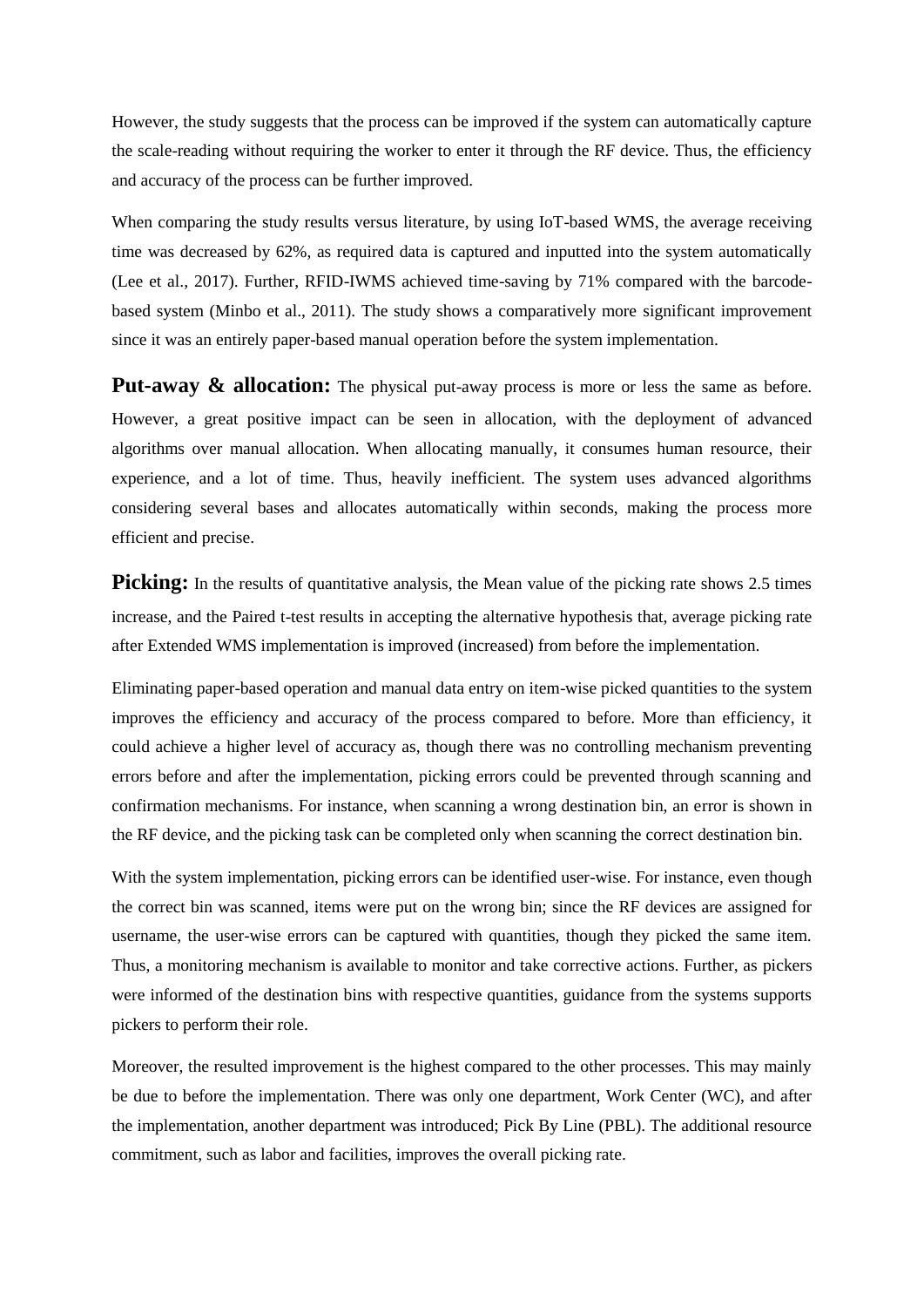However, the RF device's inability / requiring more steps to sort outlet-wise item quantities when a Handling Unit (HU) carries items of more than one outlet requires manually writing and pasting the outlet code. It prevents utilizing a HU for more than two outlets, though the quantities are small. This can be improved with system upgradation.

When comparing the study results versus literature, Minbo et al. (2011) stated that the order picking rate showed a 195% improvement with forklift scheduling and picking sequence management. The study shows a comparatively greater improvement, mainly due to increased resource commitment with an additional department.

**Loading:** In the results of quantitative analysis, the graph for the loading rate shows approximately two times improvement soon after the system implementation, where the Mean value shows 1.6 times increment, and the Paired t-test results in accepting the alternative hypothesis that, average loading rate after Extended WMS implementation is improved (increased) from before the implementation.

Despite loading one by one, doing 100% inspection, as performed before the implementation, it is performed lot wise, after the implementation only requiring scanning the destination HU. This saves a lot of time and human resource requirements, incredibly improving the efficiency of the process. However, the improvement is only possible due to properly controlling and monitoring mechanisms implemented in the picking stage.

The requirement of using a paper base (loading sheet) in this stage is directly due to the inability of the system / RF device to show the outlet-wise HU breakdown according to the unloading sequence at once. Currently, it requires several more steps back and forth, which is difficult to perform within the limited time available. Resolving the issue with a system up-gradation may further improve the efficiency of the process.

When comparing the results of the study versus literature, Wang et al. (2010) stated that employing digital pallets could reduce the time to collect barcode data and carry it manually. Thus, the average time for the loading task was reduced, showing a 64% improvement. Despite additional resource commitment in the picking task, the study shows the highest improvement in the loading task, mainly due to the proper controlling and monitoring mechanism implemented in the picking stage.

# **Overall impact**

The overall impact of the Extended WMS implementation can be discussed below;

Throughput: In the results of quantitative analysis, a graph for the throughput KPI shows a slightly decreasing trendline before the implementation, while it is slightly increasing after the implementation, indicating the system implementation positively impacts throughput, converting it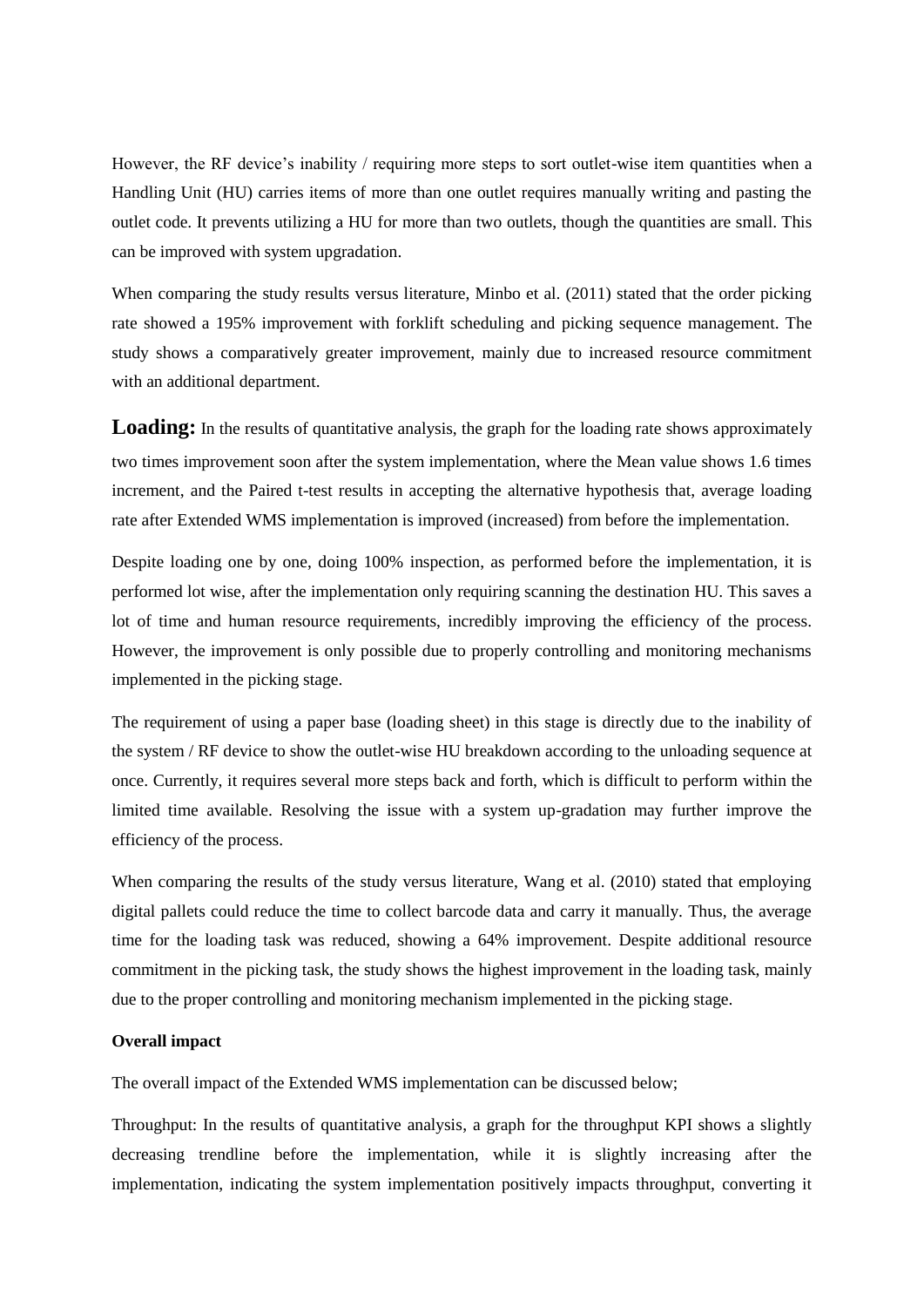from diminishing to a boost. Further, the Mean value shows a 19.54% increment, and the Paired t-test results accept the alternative hypothesis that the average throughput after Extended WMS implementation is improved (increased) from before the implementation.

Space utilization: Before implementation, the warehouse was fully occupied for 80 outlets' operation. However, after the system implementation, with the HU concept and Data management techniques, the same facility can be utilized for 117 outlets, though it currently operates 99 outlets. Thus, the implementation opens up opportunities to grow with better utilization of existing resources.

Carder: In the results of quantitative analysis, a graph for the carder KPI shows the reduction of required carder against the planned carder after the system implementation. It is highlighted that the improvements shown in other KPIs were achieved with a lower available carder than the planned carder. The progress of the overall operation was realized with a reduction from 119 to 98 total staff.

Last truck dispatch time: This performance indicator is considered as one of the two indicators which the warehouse considered as most critical. In the results of quantitative analysis, a graph for the last truck dispatch time KPI shows before the implementation, most of the last truck dispatches (avg. last truck dispatch time was 7.30 am) were after the target time; 6.15 a.m. However, after the implementation, almost all the last truck dispatches were completed before the target time.

Further, the Mean value shows a 21.4% increment. The Paired t-test results accept the alternative hypothesis that the average last truck dispatch time after Extended WMS implementation is improved (decreased) from before the implementation. Further, with the introduction of dispatch waves, a greater number of dispatches shifted from last waves to first waves, indicating that the trucks were dispatched earlier due to overall efficiency improvement of the processes.

On-time delivery: This is the other indicator that the warehouse considered as most critical. Before system implementation, the average percentage of on-time deliveries was below 90%, and none were made on time. However, it could achieve more than 98% after the implementation, having 100% ontime deliveries in four to five days of a week.

Further, the Mean value shows a 21.6% increment, and the Paired t-test results accept the alternative hypothesis that the average on-time delivery after Extended WMS implementation is improved (increased) from before the implementation.

Other: Even though the overall operation was streamlined and improved after the Extended WMS implementation, it created some housekeeping tasks in the system for the SuperUser or Admin of the distribution center to work on daily, to maintain the operation smoothly. This can be identified as a non-value-added activity, which can be solved with a system upgradation.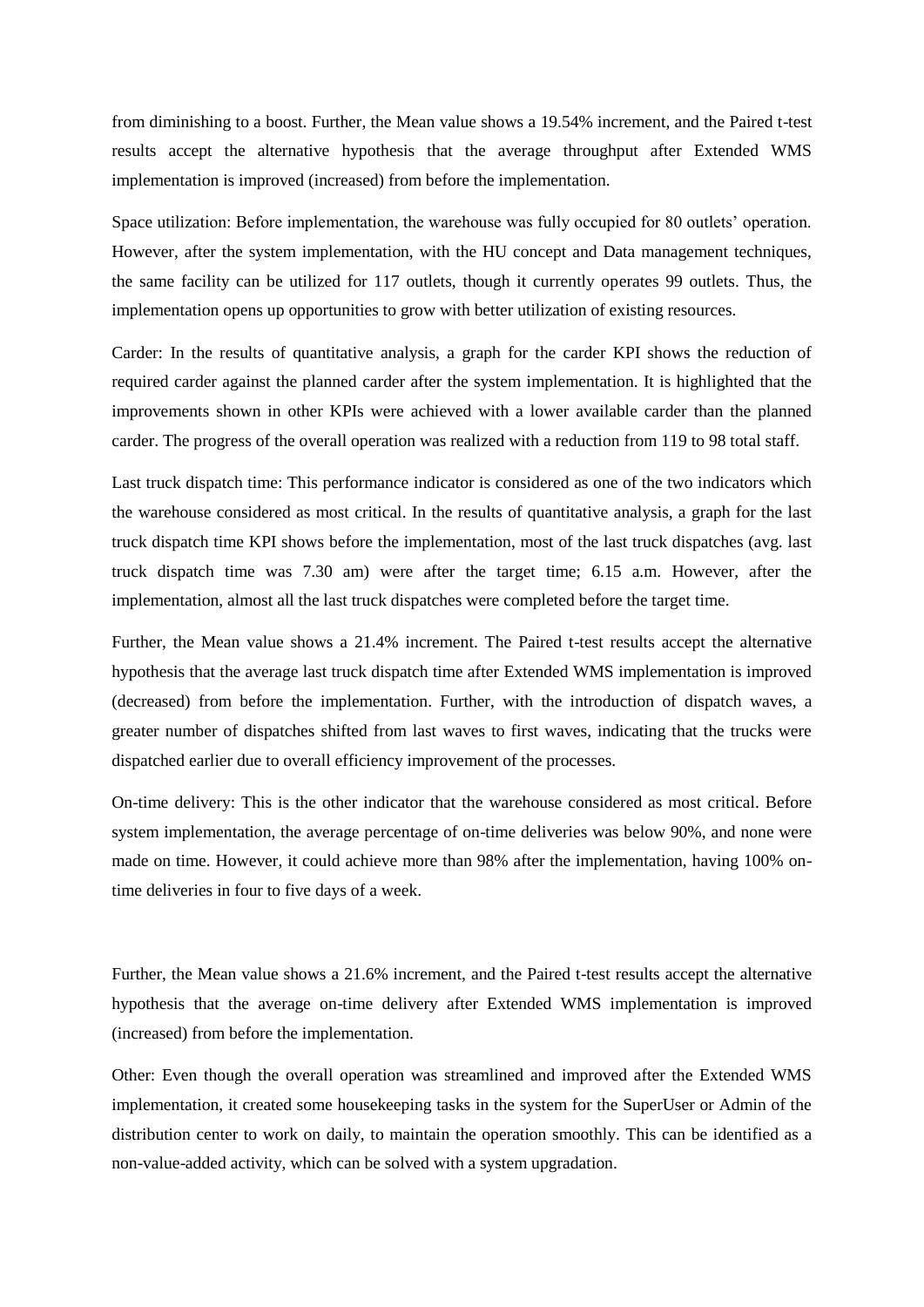#### **CONCLUSION**

#### **Original contribution**

This paper is among the very few evaluating Extended WMS, specifically, EWM system implementation. Using empirical quantitative and qualitative data and analysis techniques, the unique methodology deployed a case study approach addressing what and how. The study's findings reveal that implementation of EWMS increases the throughput, average receiving rate, average allocation and picking rate, average loading rate, average last truck dispatch time, and average on-time delivery. The scope of the research is limited to evaluating the EWMS implementation impact on warehouse operational performance in a selected FMCG warehouse. The in-depth analysis of performance improvements in the extent of the throughput, average receiving rate, average allocation and picking rate, average loading rate, average last truck dispatch time, and average on-time delivery signals warehouse managers in decision making on effective utilization EWMS implementation. This paper is among the very few evaluating Extended WMS, specifically, empirical investigation of the impact of EWMS system implementation on FMCG warehouse operational performance.

# **Limitations**

The study is more focused on the impact of the implementation on warehouse operational performance. Therefore, the findings and implications are limited to the focus area rather than its impact on firm financial performance, human resources, or supply chain partners. Further, though the system automatically captures and calculates the number of KPIs, there were limited KPIs measured before the system implementation since they had to be captured and calculated manually. Thus, the ability to do more comparative, quantitative analysis was restricted, though the data is available after the system implementation.

#### **Future research**

Future researchers can use multiple case studies to evaluate the impact of the same system in the same industry, generalizing the findings and implications more effectively. Moreover, Future researchers can focus on the impact of EWMS on supply chain capability enhancements and the strategic performance of supply chain partners.

### **REFERENCES**

Adams, J., Khan, H., Raeside, R., & White, D. (2007). *Research Methods for Graduate Business and Social Science Students*. New Delhi: SAGE Publications India Pvt Ltd.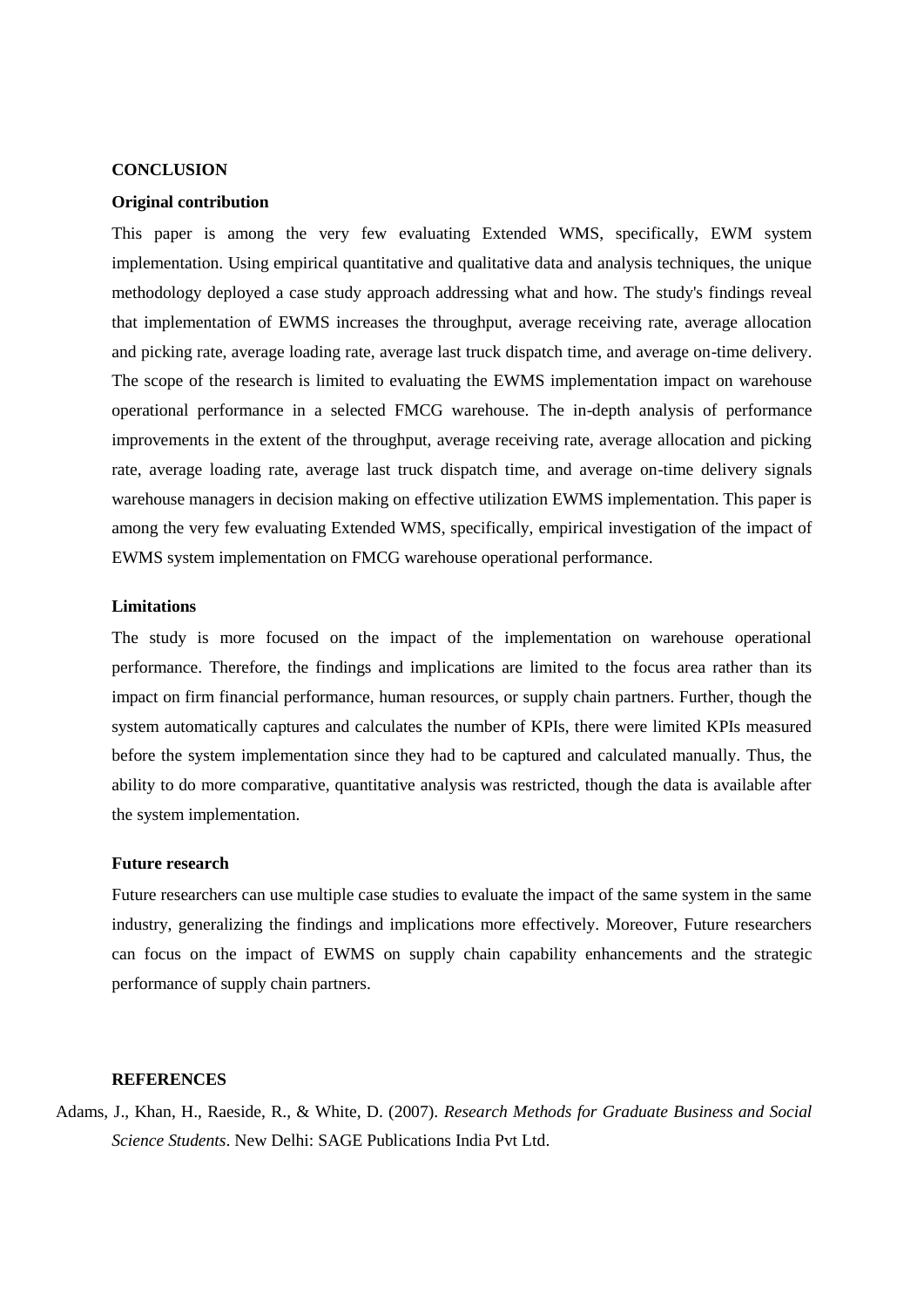- Andiyappillai, N. (2020). Digital Transformation in Warehouse Management Systems (WMS) Implementations. *International Journal of Computer Applications (0975 – 8887), 177*(45).
- Atieh, A., Kaylani, H., Al-abdallat, Y., Qaderi, A., Ghoul, L., Jaradat, L., & Hdairis, I. (2016). *Performance improvement of inventory management system processes by an automated warehouse management system*. 48th CIRP Conference on Manufacturing Systems, 568–572.
- Baruffaldi, G., Accorsi, R., & Manzini, R. (2018). Warehouse management system customization and information availability in 3pl companies A decision-support tool. *Industrial Management & Data Systems*, 2-24.
- Binos T., Bruno V., & Adamopoulos A. (2021). Intelligent agent based framework to augment warehouse management systems for dynamic demand environments. *Australasian Journal of Information Systems, 25*. doi:https://doi.org/10.3127/ajis.v25i0.2845
- Chiang, D., Lin, C., & Chen, M. (2013). The adaptive approach for storage assignment by mining data of warehouse management system for distribution centres. *Enterprise Information Systems*, 37–41.
- Chow, H., Choy, K., Lee, W., & Lau, K. (2006). Design of a RFID case-based resource management system for warehouse operations. *Expert Systems with Applications* 30, 561–576.
- Faber, N. (2012). Organizing warehouse management. *International Journal of Operations & Production Management*, 1230-1256.
- Faber, N., Koster, R. & Velde, S. (2002). Linking warehouse complexity to warehouse planning and control structure. *International Journal of Physical Distribution & Logistics Management*, 381-395.
- Fattah, J., Ezzine, L., Moussami, H., & Lachhab, A. (2016). Analysis of the performance of inventory management systems using the SCOR model and Batch Deterministic and Stochastic Petri Nets. *International Journal of Engineering Business Management*, 1–11.
- Fomina, I., & Samoylov, V. (2017). *Applying of Innovative Methods in Warehouse Management*. IEEE International Conference, 1337–1340.
- Garcı´a, A., Chang, Y., & Valverde, R. . (2006). Impact of new identification and tracking technologies on a distribution center. *Computers & Industrial Engineering*, 542–552.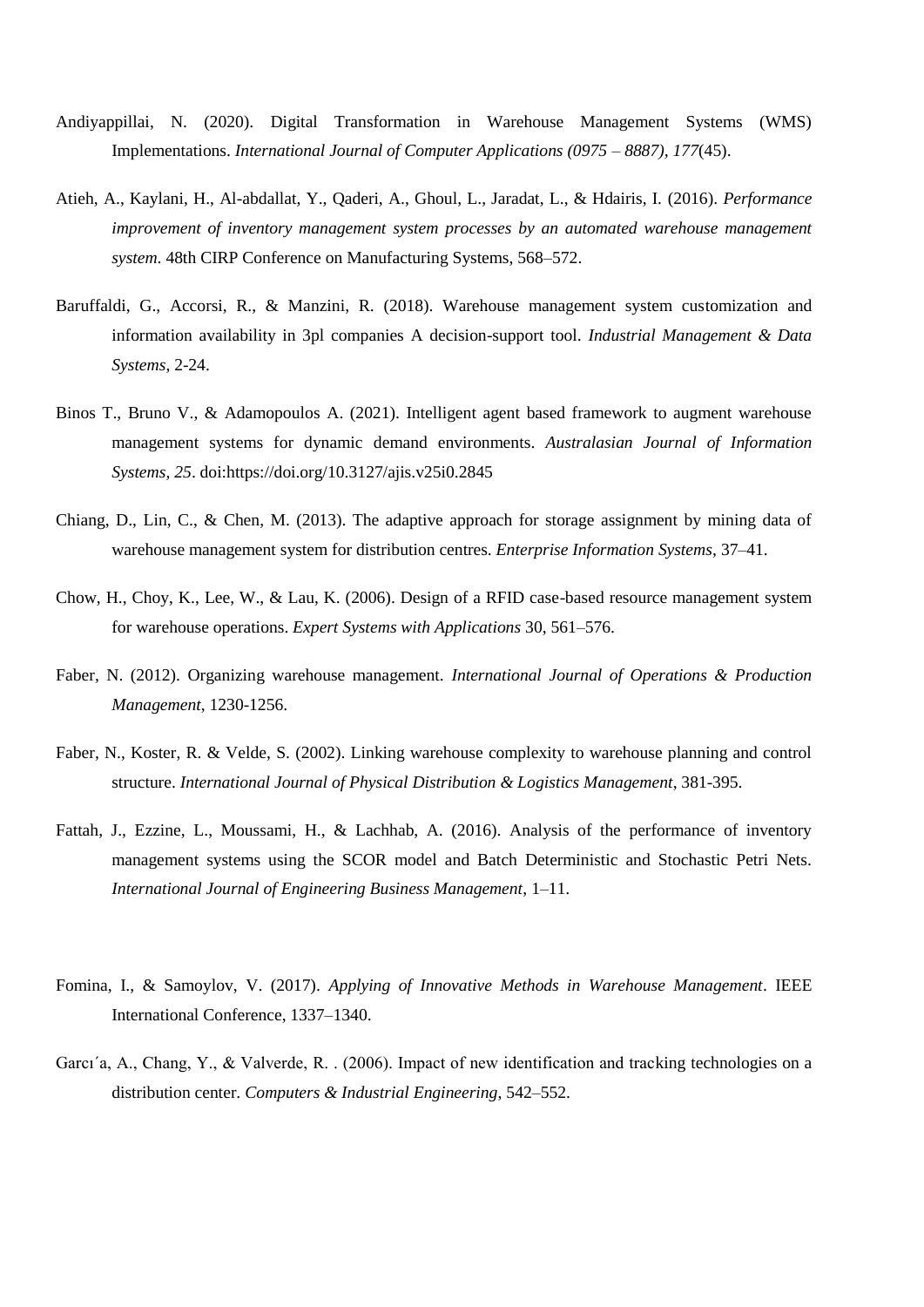- Gils, T., Caris, A., Ramaekers, K., Braekers, K., & Koster, R. (2019). Designing efficient order picking systems: The effect of real-life features on the relationship among planning problems. *Transportation Research Part E*, 125 , 47-73.
- Gupta, S., Kumar, S., Singh, S. K., Foropon, C., & Chandra, C. (2018). Role of cloud ERP on the performance of an organization: Contingent resourcebased. *The International Journal of Logistics Management, 29*(2), 659-675. doi:https://doi.org/10.1108/IJLM-07-2017-0192.
- Huang, S. (2021). Warehouse management and informatization in industrial application under the context of "Internet +". *Earth and Environmental Science. 769.* IOP. doi:doi:10.1088/1755-1315/769/4/042073
- Lam, H., Choy, K., Ho, G., Cheng, S., & Lee, C. (2015). A knowledge-based logistics operations planning system for mitigating risk in warehouse order fulfillment. *International Journal of Production Economics*, 1–17.
- Lee, C., Lv, Y., Ng, K., Ho, W., & Choy, K. (2017). Design and application of Internet of things- based warehouse management system for smart logistics. *International Journal of Production Research*, 1- 16.
- Li Y., Shi X., Diao H., Zhang M & Wu Y. (2021). Optimization of warehouse management based on artificial intelligence technology. *Journal of Intelligent & Fuzzy Systems*, 1-8. doi:10.3233/JIFS-189843
- Minashkina D. & Happonen A. (2021). A Systematic Literature Mapping of Current Academic Research Connecting Sustainability into the Warehouse Management Systems Context. In *Current Approaches in Science and Technology Research* (Vol. 5). doi:10.9734/bpi/castr/v5/9667D
- Minbo, L., Shengxi, G., & Guangyu, C. (2011). *A RFID-based Intelligent Warehouse Management System Design and Implementation*. Eighth IEEE International Conference on e-Business Engineering, 178– 184.
- Mostafa, N., & Hamdy, W. (2018). *Towards a Smart Warehouse Management System*. Proceedings of the International Conference on Industrial Engineering and Operations Management, 2-10.
- Pulungan, R., Nugroho, S., Maidah, N., & Pawenang, P. (2013). *Design of an Intelligent Warehouse Management System*. Information Systems International Conference, 263-268.
- Ramaa, A., Subramanya, K. & Rangaswamy, T. . (2012). Impact of Warehouse Management System in a Supply Chain. *International Journal of Computer Applications* (0975 – 8887), 14-20.